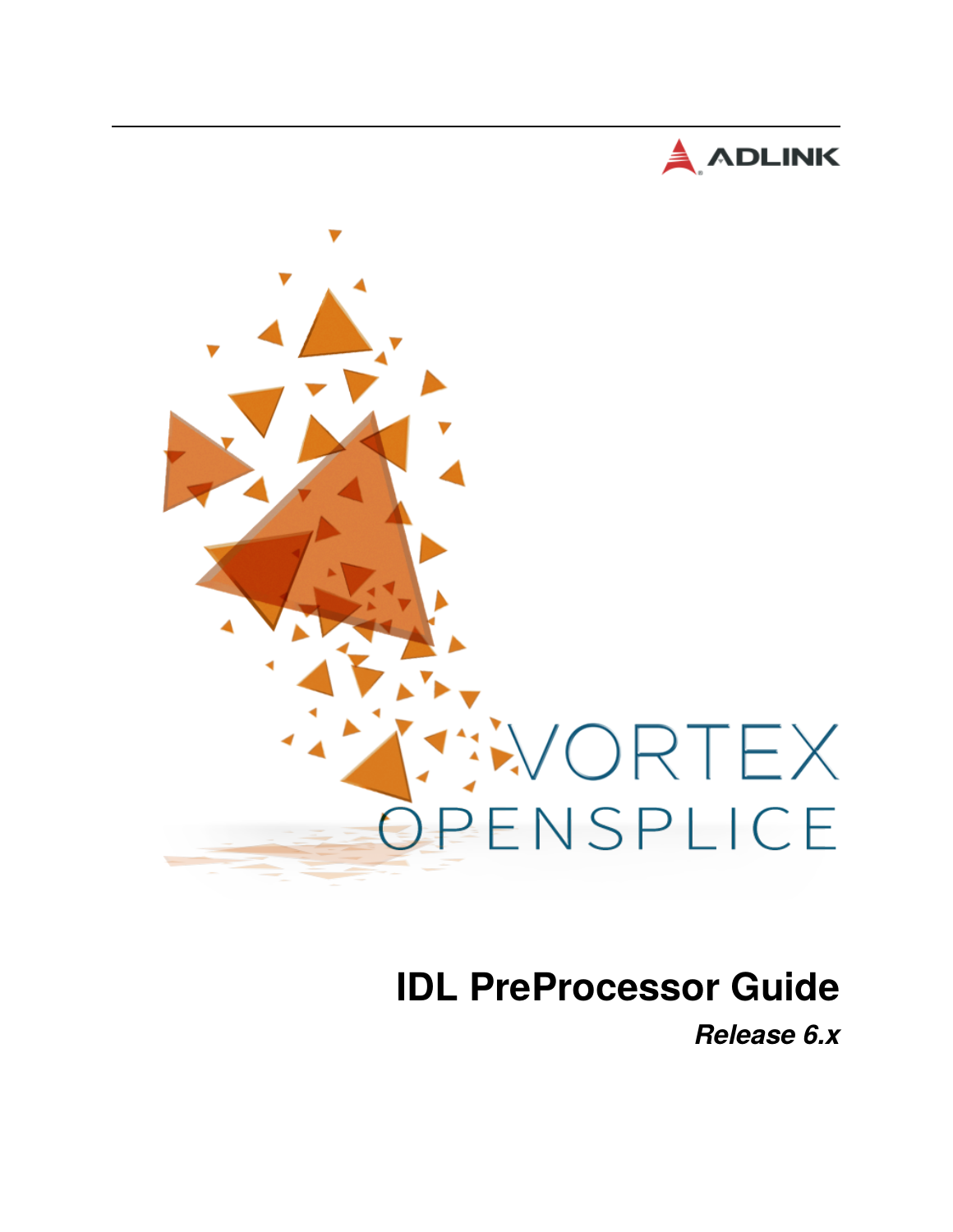# **CONTENTS**

| $\mathbf{1}$ | <b>Preface</b><br>1.1<br>1.2<br>1.3<br>1.4<br><b>Conventions</b>                                                             | 1<br>$\mathbf{1}$<br>1<br>$\mathbf{1}$<br>$\overline{2}$ |
|--------------|------------------------------------------------------------------------------------------------------------------------------|----------------------------------------------------------|
| $\mathbf{2}$ | <b>Overview</b><br>2.1<br>Introduction                                                                                       | 3<br>3                                                   |
| 3            | <b>Prerequisites</b>                                                                                                         | 5                                                        |
| 4            | <b>Command Line Options</b>                                                                                                  | 6                                                        |
| 5            | <b>OpenSplice Modes and Languages</b>                                                                                        | 10                                                       |
| 6            | <b>IDL Pre-processor Grammar</b>                                                                                             | 11                                                       |
| 7<br>8       | <b>Keys</b><br>7.1<br>7.1.1<br>7.1.2<br>7.2<br><b>Modes, Languages and Processing steps</b><br>8.1<br>8.2<br>8.3<br>$ISOC++$ | 16<br>16<br>16<br>17<br>18<br>19<br>19<br>21<br>21       |
|              | 8.4<br>8.5<br>8.6<br>8.7<br>8.8                                                                                              | 21<br>21<br>23<br>23<br>25                               |
| 9            | <b>Extensible and Dynamic Topic Types for DDS annotation support</b>                                                         | 26                                                       |
|              | 10 Built-in DDS data types                                                                                                   | 28                                                       |
|              | 11 References                                                                                                                | 29                                                       |
|              | 12 Contacts & Notices<br>12.1                                                                                                | 31<br>31<br>32                                           |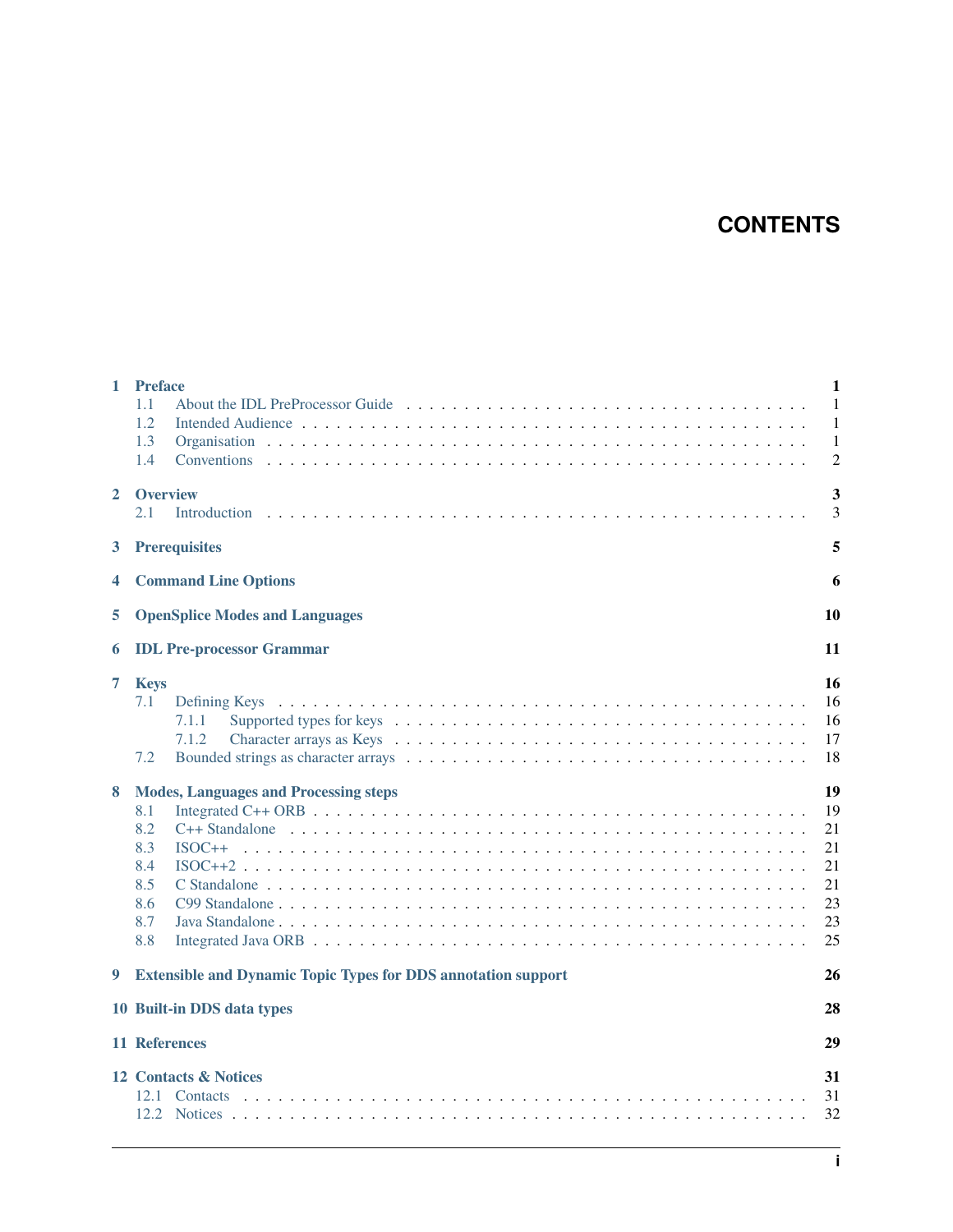# **PREFACE**

# <span id="page-2-1"></span><span id="page-2-0"></span>**1.1 About the IDL PreProcessor Guide**

The *IDL Pre-processor Guide* describes what the Vortex OpenSplice IDL Pre-processor is, and how to use it. The Vortex OpenSplice IDL Pre-processor is included with the Vortex OpenSplice product.

# <span id="page-2-2"></span>**1.2 Intended Audience**

The *IDL Pre-processor Guide* is intended to be used by developers creating applications which use Vortex OpenSplice.

# <span id="page-2-3"></span>**1.3 Organisation**

The *[Overview](#page-4-0)* gives a general description of and brief introduction to the IDL Pre-processor.

*[Prerequisites](#page-6-0)* describes the prerequisites needed to run the pre-processor.

*[IDL Pre-processor Command Line Options](#page-7-0)* gives detailed descriptions of the options that are available for running the pre-processor.

*[OpenSplice Modes and Languages](#page-11-0)* provides a summary of OpenSplice's supported modes and languages, as well as an overview of the applicable Vortex OpenSplice libraries.

*[IDL Pre-processor Grammar](#page-12-0)* shows the IDL grammar that is supported by the Vortex OpenSplice IDL Pre-processor.

*[Keys](#page-17-0)* describes the mechanism for the use of keys with particular data types.

*[Modes, Languages and Processing steps](#page-20-0)* describes the steps required for creating programs for each of the modes and languages supported by the Pre-processor.

*[Extensible and Dynamic Topic Types for DDS annotation support](#page-27-0)* describes how the IDL Pre-processor handles the annotation language extension.

*[Built-in DDS data types](#page-29-0)* describes the built-in DDS data types and provides language-specific guidelines on how to use them.

Finally, there is *[a bibliography](#page-30-0)* which lists all of the publications referred to in this *Guide*.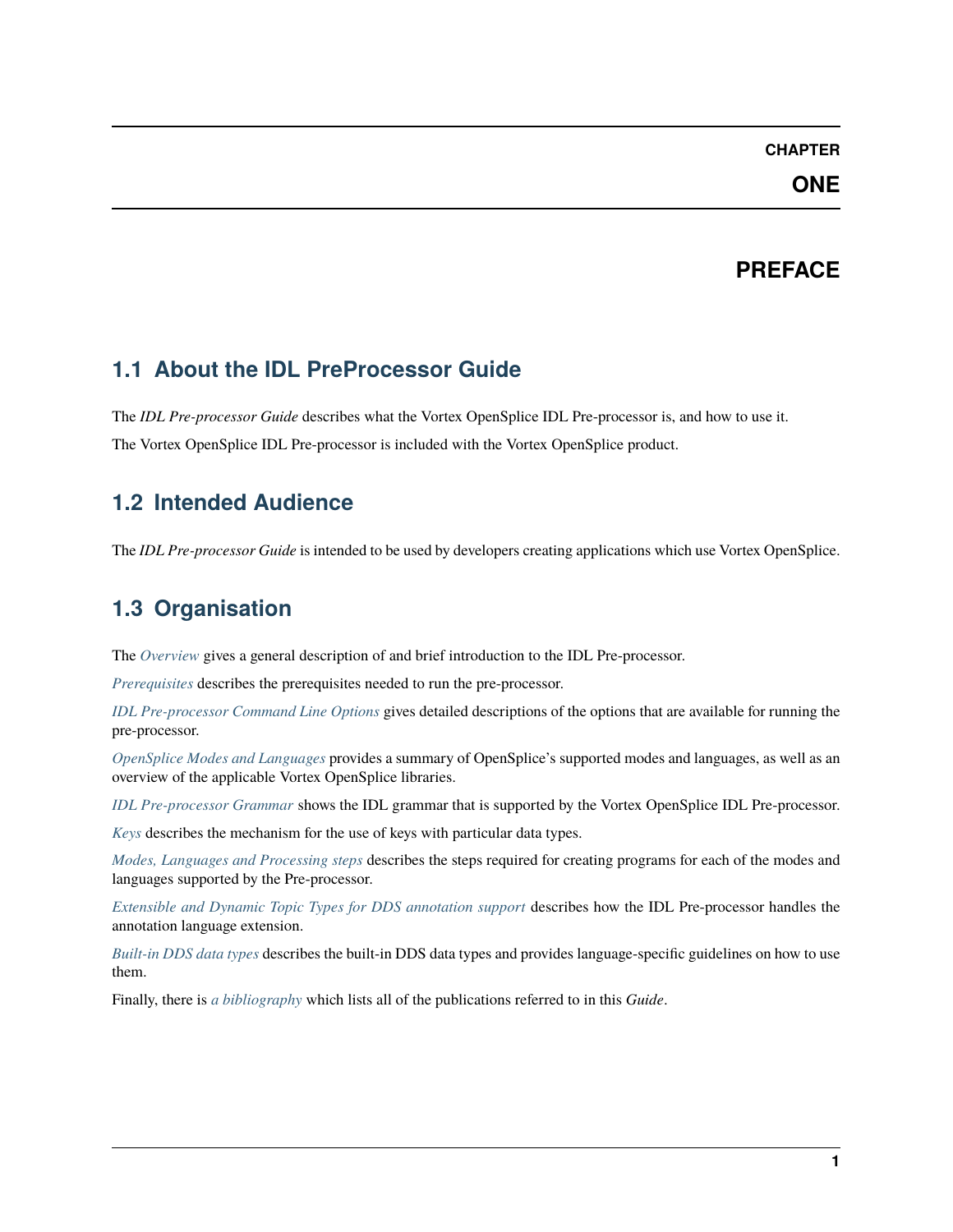# <span id="page-3-0"></span>**1.4 Conventions**

The icons shown below are used in ADLINK product documentation to help readers to quickly identify information relevant to their specific use of Vortex OpenSplice.

| Icon             | Meaning                                                           |
|------------------|-------------------------------------------------------------------|
| י י              | Item of special significance or where caution needs to be taken.  |
| $\tilde{\bm{l}}$ | Item contains helpful hint or special information.                |
| <b>Windows</b>   | Information applies to Windows $(e.g. XP, 2003, Windows 7)$ only. |
| Unix             | Information applies to Unix-based systems (e.g. Solaris) only.    |
| Linux            | Information applies to Linux-based systems $(e.g.$ Ubuntu) only.  |
|                  | C language specific.                                              |
| $C++$            | $C++$ language specific.                                          |
| C#               | C# language specific.                                             |
| Java             | Java language specific.                                           |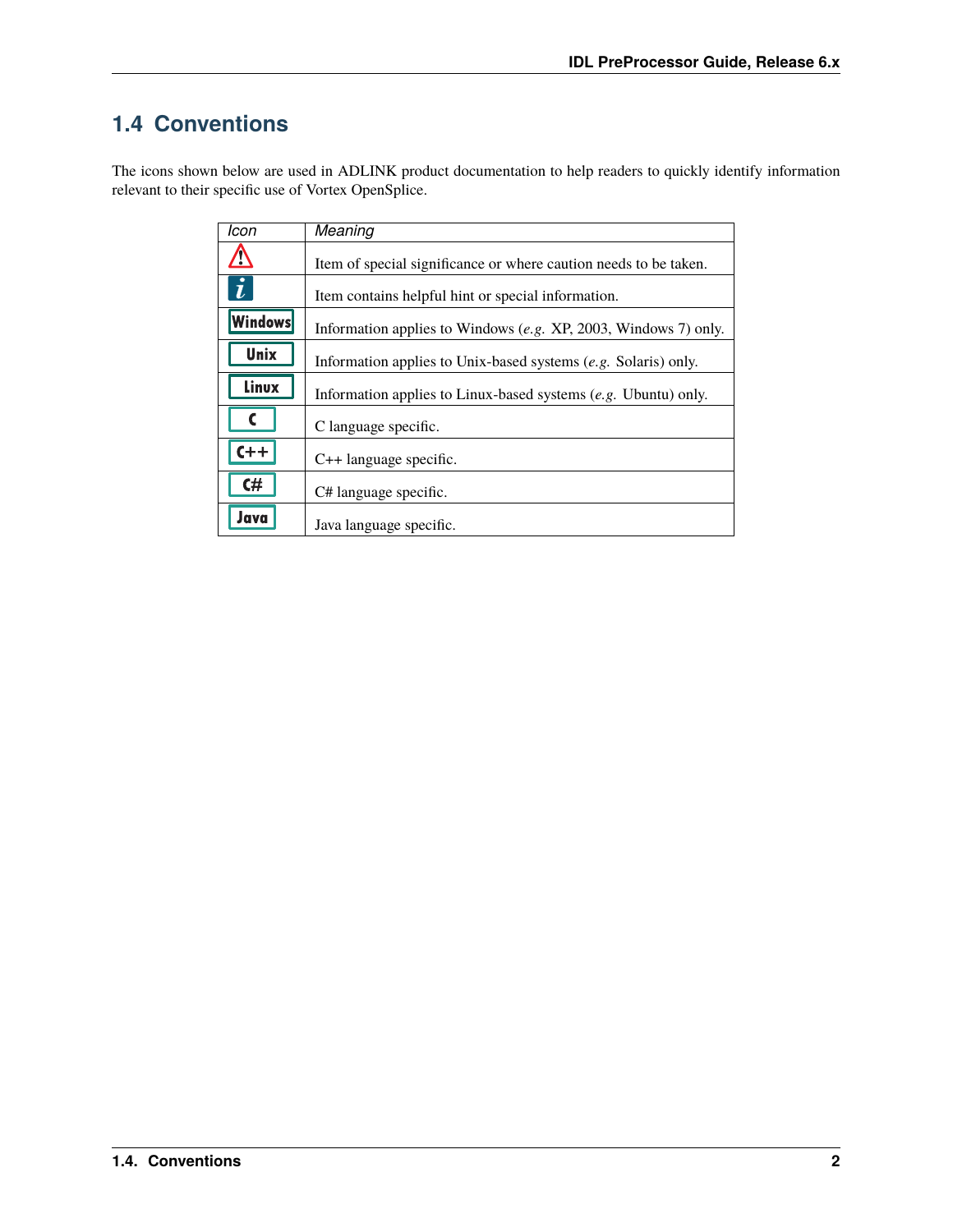# **OVERVIEW**

<span id="page-4-0"></span>*The Vortex OpenSplice IDL Pre-processor plays a role in generating code for DDS/DCPS specialized interfaces (Type-Support, DataReader and DataWriter) from application data definitions defined in IDL for all supported languages.*

# <span id="page-4-1"></span>**2.1 Introduction**

The Vortex OpenSplice IDL Pre-processor supports two modes:

- **Standalone** mode where the application is only used with Vortex OpenSplice
- **ORB-integrated** mode where the application is used with an ORB as well as with Vortex OpenSplice

In a *standalone* context, Vortex OpenSplice provides, apart from the DDS/DCPS related artifacts, all of the artifacts implied by the lDL language-specific mapping. In this case the name space used is DDS instead of the name space implied by the IDL language-specific mapping.

In an *ORB-integrated* context, the ORB pre-processor will provide for the artifacts implied by the lDL languagespecific mapping, while Vortex OpenSplice only provides the DDS/DCPS-related artifacts. The application data type representation provided by the ORB is also used within the Vortex OpenSplice context. In this way application data types can be shared between the ORB and Vortex OpenSplice within one application program.

The Vortex OpenSplice IDL Pre-processor accepts IDL which complies with the OMG CORBA specification to specify application data types. Additionally it allows specifying keys on data types.

A number of DDS data types defined in the DCPS API (for example, Time\_t) are available for use with application IDL data types and can be seen as OpenSplice DDS IDL Pre-processor "built-in" definitions.

The diagram *[OpenSplice IDL Pre-processor High Level Processes](#page-4-2)* shows the Vortex OpenSplice IDL Pre-processor high-level processing.

The Vortex OpenSplice IDL Pre-processor scans and parses the IDL input file containing the application data type definitions.

For the selected language, the Vortex OpenSplice IDL Pre-processor generates the specialized interfaces for *TypeSupport*, the *DataReader* and the *DataWriter* from specialized class template files which are provided by OpenSplice. Note that the Vortex OpenSplice IDL Pre-processor will only generate specialized interfaces for application data types for which a key list is defined. If it is not, the OpenSplice DDS IDL Pre-processor assumes that the data type will only be used enclosed in other data types.

The Vortex OpenSplice IDL Pre-processor also generates language-specific support functions, which are needed to allow the Vortex OpenSplice system to handle the application data types.

<span id="page-4-2"></span>For the *standalone* context the Vortex OpenSplice IDL Pre-processor generates the language-specific application data types according the OMG IDL language mapping that is applicable for the specific target language.

### **OpenSplice IDL Pre-processor High Level Processes**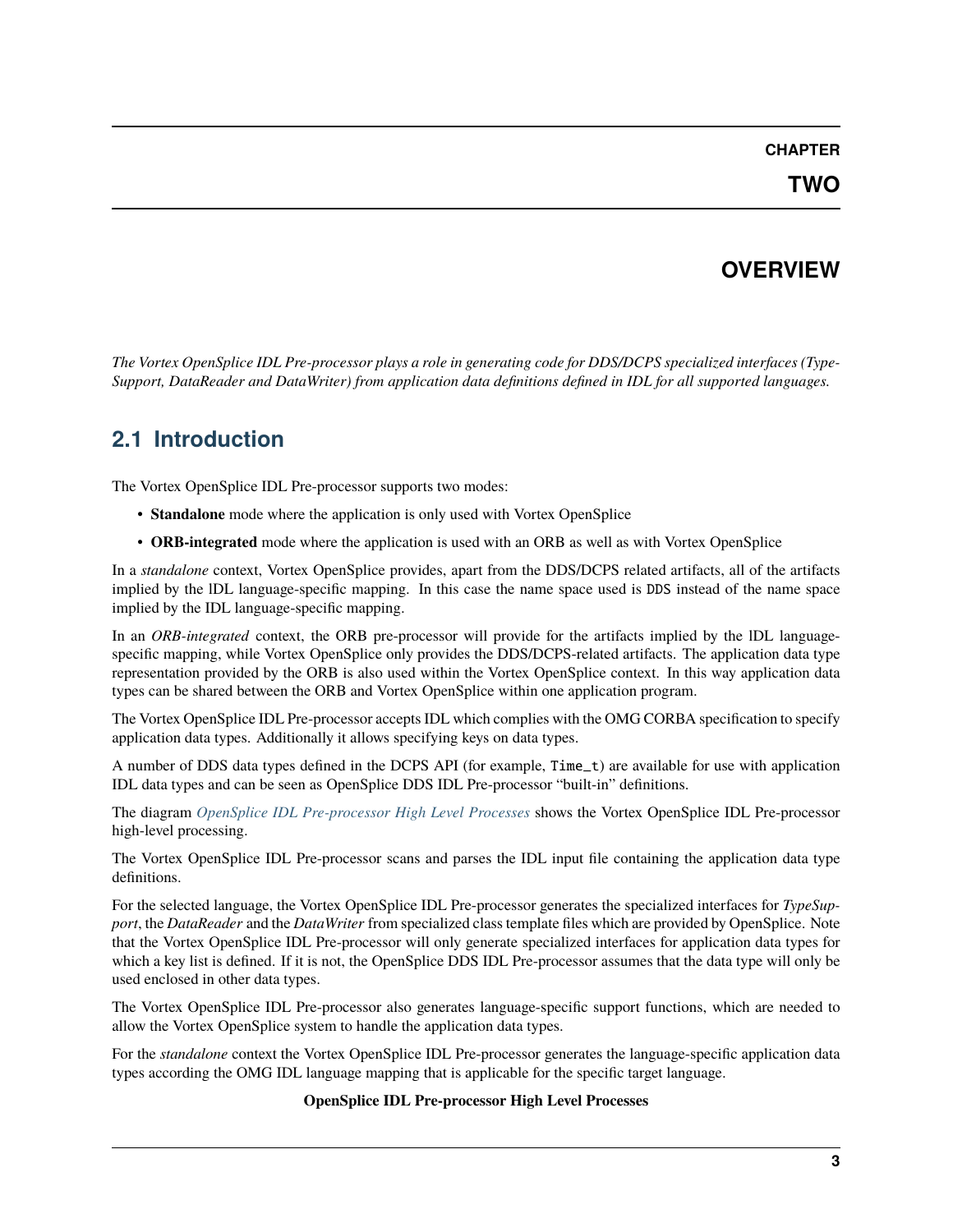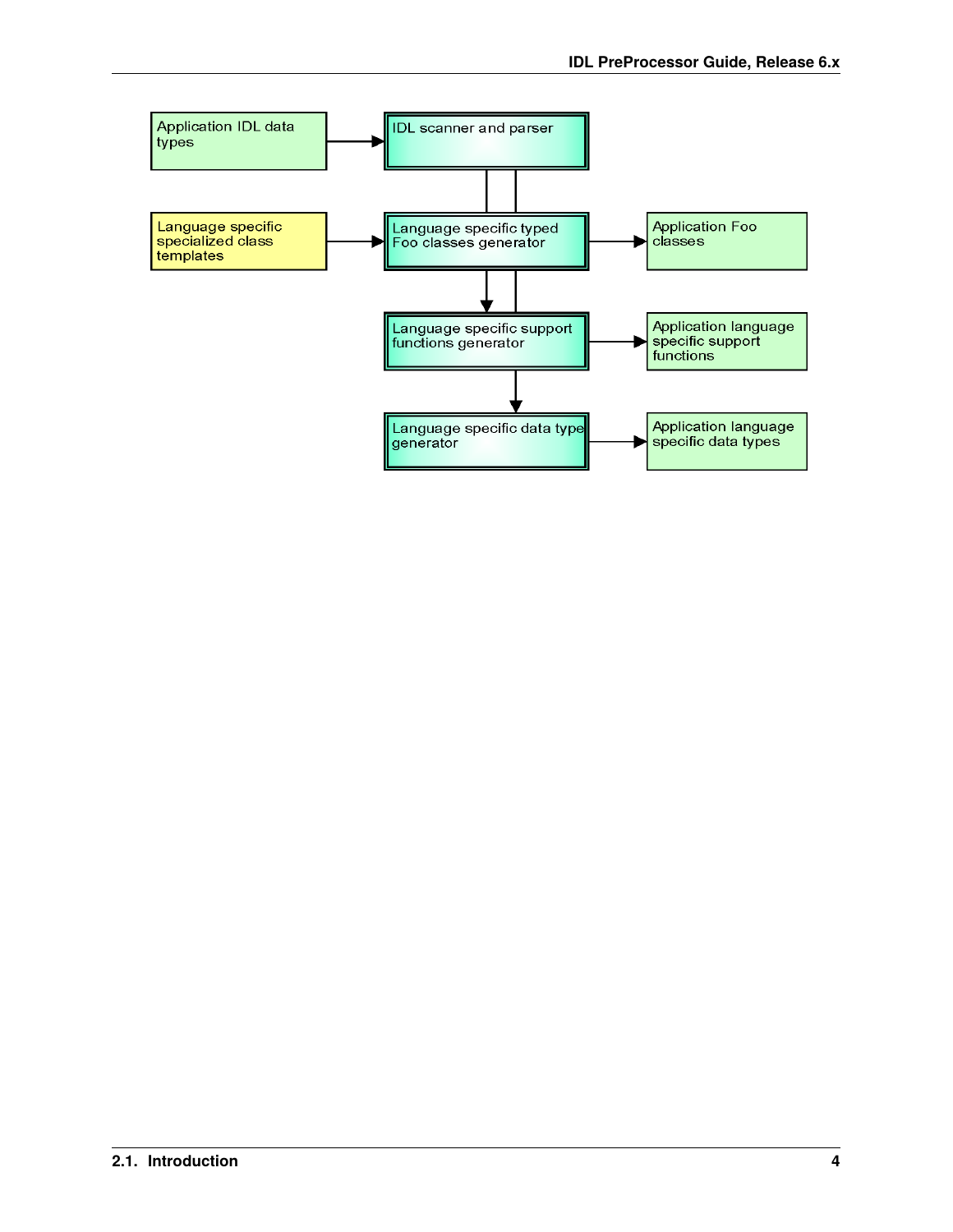### **THREE**

# **PREREQUISITES**

#### <span id="page-6-0"></span>Unix

The Vortex OpenSplice environment must be set correctly for UNIX-based platforms before the Vortex OpenSplice IDL Pre-processor can be used.

Run release.com from a shell command line to set the environment.

release.com is located in the root directory of the Vortex OpenSplice installation (<OSPL\_HOME>):

% . <OSPL\_HOME>/release.com

The Vortex OpenSplice IDL Pre-processor, idlpp, can be invoked by running it from a command shell:

% idlpp

The idlpp command line options are fully described in *[IDL Pre-processor Command Line Options](#page-7-0)*.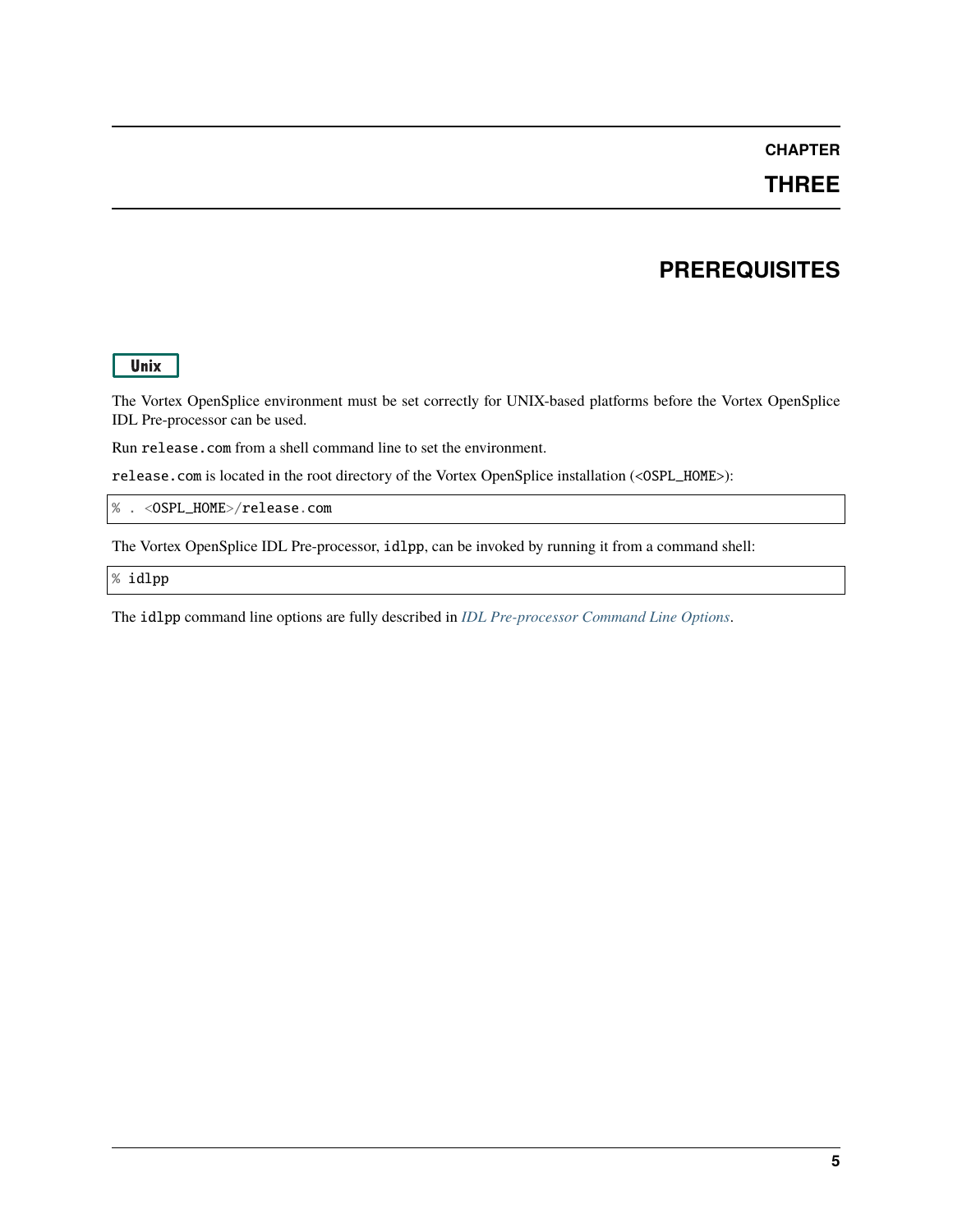# **COMMAND LINE OPTIONS**

<span id="page-7-0"></span>The Vortex OpenSplice IDL Pre-processor, idlpp, can be run with the following command line options:

```
[-h][ -b <ORB-template-path> ]
[ -n <include-suffix> ]
[-I \text{ such} > ][ -D <macro>[=<definition>] ]
<-S | -C >
\langle -1 (c | c++ | cpp | java | cs | isocpp | isoc++ | c99 | simulink) >
[-F][-j \quad [old]:<new>]
[ -o <dds-types> | <custom-psm> | <no-equality> | <deprecated-c++11-mapping>
      | <disable-file-header>]
[ -d <output-directory> ]
[ -P <dll_macro_name>[,<header_file>] ]
\lceil -N \rceil<filename>
```
- Options shown between angle brackets, < and >, are mandatory.
- Options shown between square brackets, [ and ], are optional.

All of these options are described in full detail below.

**-h** List the command line options and information.

- **-b <ORB-template-path>** Specifies the ORB-specific path within the template path for the specialized class templates (in case the template files are ORB specific). The ORB-specific template path can also be set *via* the environment variable OSPL\_ORB\_PATH, the command line option is however leading. To complete the path to the templates, the value of the environment variable OSPL\_TMPL\_PATH is prepended to the ORB path.
- **-n <include-suffix>** Overrides the suffix that is used to identify the ORB-dependent header file (specifying the data model) that needs to be included. Normally the name of this include file is derived from the IDL file name and followed by an ORB-dependent suffix (*e.g.* C.h for ACE-TAO based ORBs). This option is only supported in CORBA cohabitation mode for  $C_{++}$ ; in all other cases it is simply ignored. Example usage:  $-n$ . stub.hpp (For a file named foo.idl this will include foo.stub.hpp instead of fooC.h, which is the default expectation for ACE-TAO.)
- **-I <path>** Passes the include path directives to the C pre-processor.
- **-D <macro>** Passes the specified macro definition to the C pre-processor.
- **-S** Specifies standalone mode, which allows application programs to be built and run without involvement of any ORB. The name space for standard types will be DDS instead of the name space implied by the IDL language mapping. types will be DDS instead of the name space implied by the IDL language mapping.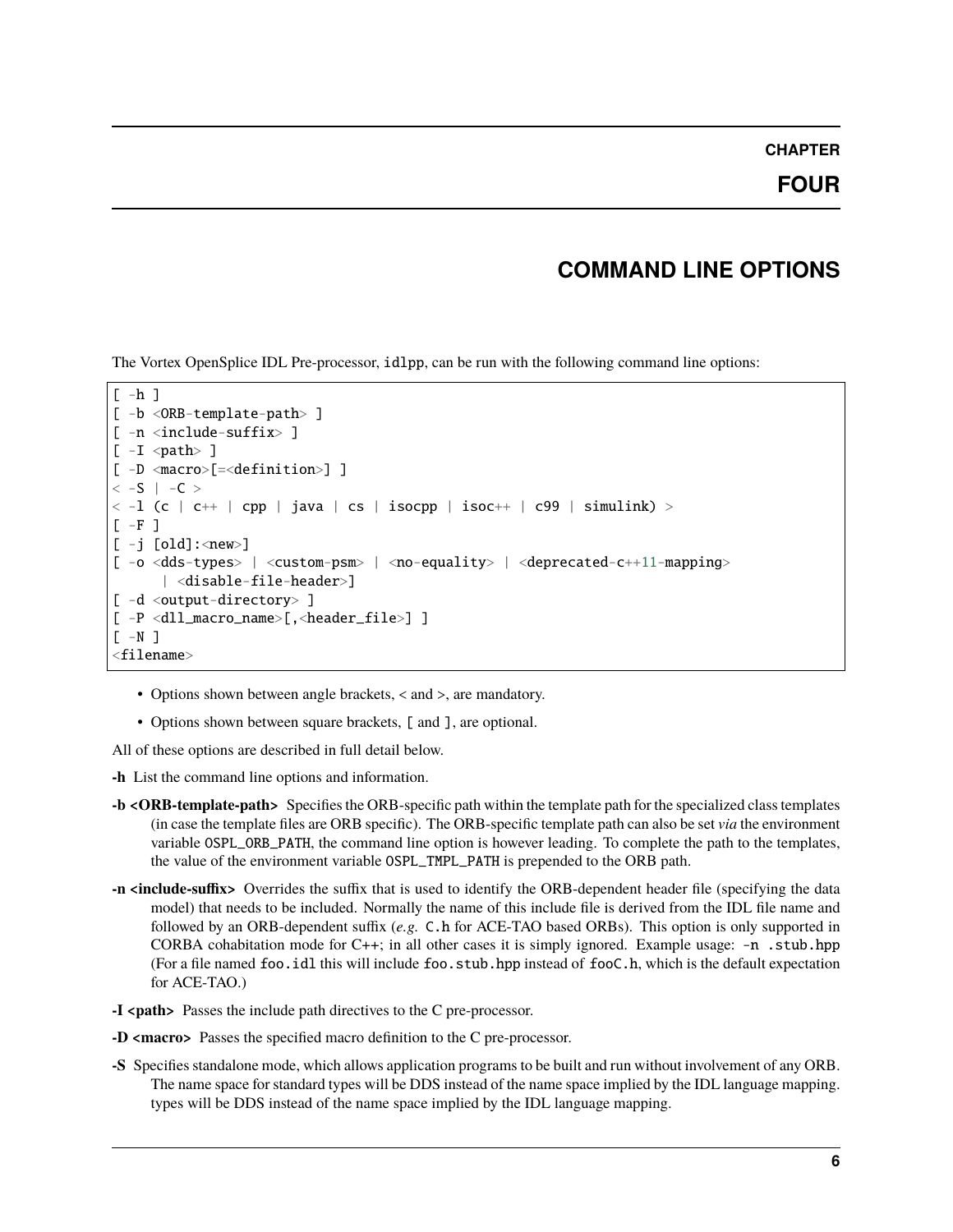**-C** Specifies ORB integrated mode, which allows application programs to be built and run integrated with an ORB.

- **-l (c | c++ | cpp | java | cs | isocpp | isoc++ | isocpp2 | isoc++2 | c99 | simulink)** Selects the target language. Note that the Vortex OpenSplice IDL Pre-processor does not support every combination of modes and languages. This option is mandatory; when no language is selected the OpenSplice IDL Pre-processor reports an error.
	- For the *c*, *c++*, *cpp*, *java* and *cs* target languages the types will default to the standard types. For the *isocpp* and *isoc++* target languages the types will default to the ISOC++ types that comply with the ISO/IEC C++ 2003 Language DDS PSM. When using *isocpp*, *isoc++ isocpp2* or *isoc++2* an equality operator will also be generated for types unless this feature is explicitly disabled.
	- Please note that *isocpp* and *isoc++* target languages are DEPRECATED since V6.6.0. Please use *isocpp2* or *isoc++2* instead.
	- For the Standalone mode in C (when using the -S flag and the c language option), OSPL\_ORB\_PATH will by default be set to value SAC, which is the default location for the standalone C specialized class template files.
	- For the CORBA cohabitation mode in C++ (when using the  $-C$  flag and the c++ or cpp language option) the OSPL\_ORB\_PATH will, by default, be set to:

Unix

CCPP/DDS\_OpenFusion\_1\_6\_1 for Unix-based platforms.

Windows CCPP\DDS\_OpenFusion\_1\_6\_1 for Windows platforms.

These are the default locations for the IDL to C++ specialized class template files of the OpenSplice-Tao ORB. Class templates for other ORBS are also available in separate sub-directories of the CCPP directory, but for more information about using a different ORB, consult the README file in the custom\_lib/ccpp directory.

• For the Standalone mode in C++ (when using the -S flag and the c++ or cpp language option), OSPL\_ORB\_PATH will by default be set to value SACPP, which is the default location for the standalone C++ specialized class template files.

Java

- For the Standalone mode in Java (when using the -S flag and the java language option), OSPL\_ORB\_PATH will by default be set to the value of SAJ, which is the default location for the standalone Java specialized class template files.
- For the CORBA cohabitation mode in Java (when using the -C flag and the java language option), OSPL\_ORB\_PATH will by default be set to the value of SAJ, which is the default location for the CORBA Java specialized class template files. This means that the CORBA cohabitated Java API and StandAlone Java API share the same template files.



• For the Standalone mode in C# (when using the -S flag and the cs language option), OSPL\_ORB\_PATH will by default be set to the value of SACS, which is the default location for the standalone CSharp specialized class template files.

**|c99|**

• For the c99 target language the types will default to the standard types. Except that the primitive types are mapped to the corresponding c99 types and that bound strings are mapped to char arrays with a size one larger than specified in the idl definition to allow for the terminating 0 character.

#### **|simulink|**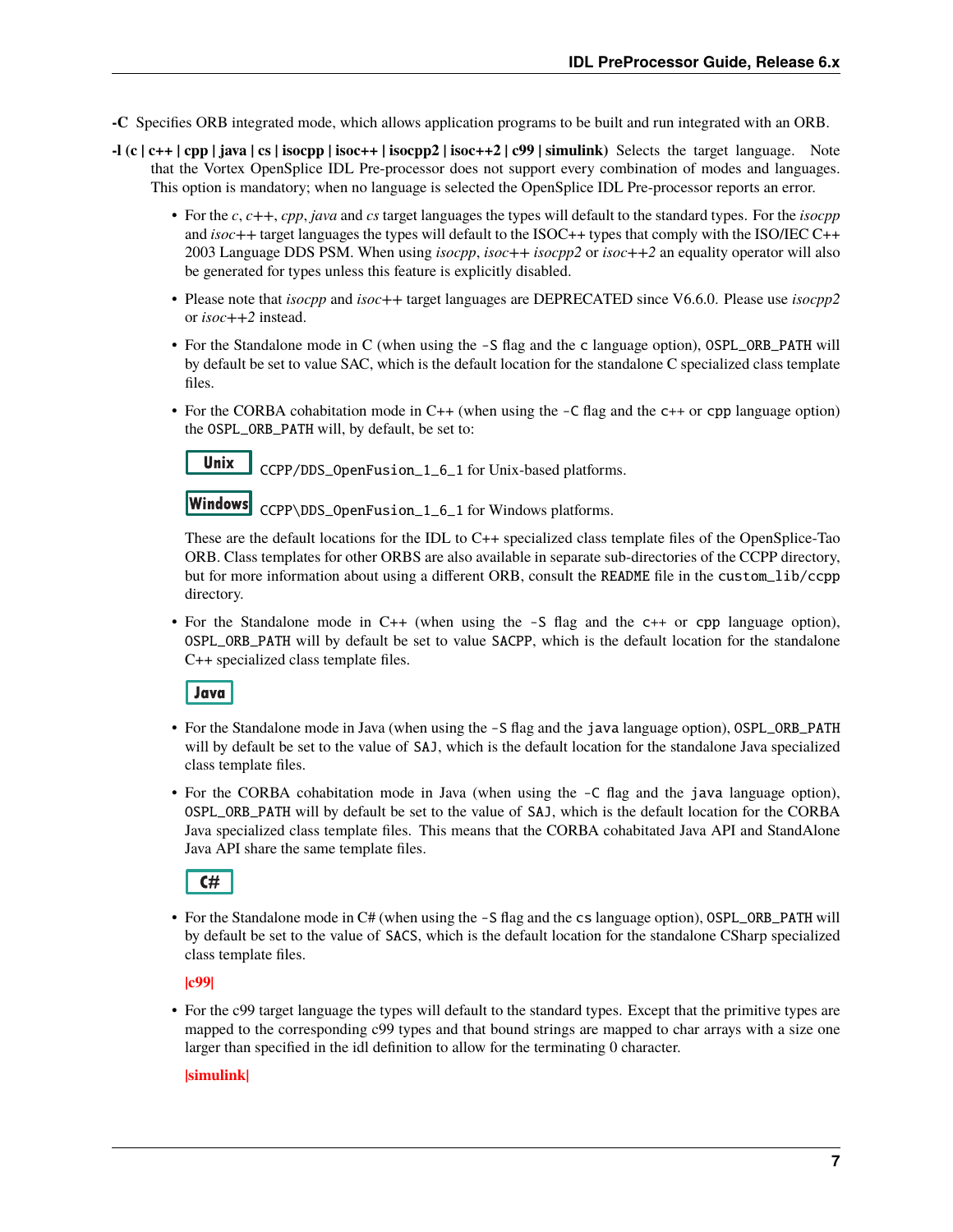• For Simulink a MATLAB .m file is created representing the simulink bus for the input IDL file. Typically this option is used when invoking a script from MATLAB to import the IDL into Simulink.

See also *[OpenSplice Modes and Languages](#page-11-0)* for a complete list of supported modes and languages.

**-F** Specifies FACE mode, generate FACE API type specific functions in addition to the target language specific ones. *Only applicable for the java and isocpp2 target languages.*

### Java

- **-j [old]:<new>** Specifies that the (partial) package name which matches *[old]* will be replaced by the package name which matches *<new>* (the package *<new>* is substituted for the package *[old]*). If *[old]* is not included then the package name defined by *<new>* is prefixed to all Java packages. The package names may only be separated by . (period) characters. A trailing . character is not required, but may be used. Example: -j :org.opensplice (prefixes all Java packages). Example: -j com.opensplice.:org.opensplice. (substitutes). *Only applicable for the Java language.*
- **-o dds-types** Enables the built-in DDS data types. In the default mode, the built-in DDS data types are not available to the application IDL definitions. When this option is activated, the built-in DDS data types will become available. Refer to Section 1.9, Built-in DDS data types, on page 28.
- **-o custom-psm** Enables support for alternative IDL language mappings. Currently CSharp offers an alternative language mapping where IDL names are translated to their PascalCase representation and where @ instead of \_ is used to escape reserved C#-keywords.
- **-o no-equality** Disables support for the automatically-generated equality operator on ISOC++ types.
- **-o deprecated-c++11-mapping** Generates the ISOC++2 types using the deprecated C++11 mapping implementation as used in the past by the also deprecated isocpp/isoc++ PSM. This option only makes sense when migrating from isocpp/isoc++ to isocpp2/isoc++2.
- **-o disable-file-header** Disables adding the common 'fileHeaderContents' template to the start of each generated output file. By default, when this option is *not* provided, the contents of the template file 'fileHeaderContents' located in the directory 'Common' in OSPL\_TMPL\_PATH will be added to the start of each generated file. This template can be modified to customize the header contents. The following variables can be used in this template and will be replaced by the actual values:
	- **\$(idl\_filename)** The file name of the IDL input file that is used for generating output
	- **\$(opensplice\_version)** The OpenSplice version
	- **\$(timestamp)** Current date and time

Note that the template should not contain any comment delimiters (e.g. /\* .. \*/). For each output file the language specific comment delimiters are added automatically.

**-d <output-directory>** Specifies the output directory for the generated code.

**-P <dll\_macro\_name>[,<header\_file>]** This option controls the signature for every external function/class interface. If you want to use the generated code for creating a DLL, then interfaces that need to be accessible from the outside need to be exported. When accessing these operations outside of the DLL, then these external interfaces need to be imported. If the generated code is statically linked, this option can be omitted. The first argument *<dll\_macro\_name>* specifies the text that is prepended to the signature of every external function and/or class. For example: defining DDS API as the macro, the user can define this macro as  $\text{\_declspec}(d)$ lexport) when building the DLL containing the generated code, and define the macro as  $\_\_$ declspec(dllimport) when using the DLL containing the generated code.

Addtionally a header file can be specified, which contains controls to define the macro. For example the external interface of the generated code is exported when the macro BUILD\_MY\_DLL is defined, then this file could look like: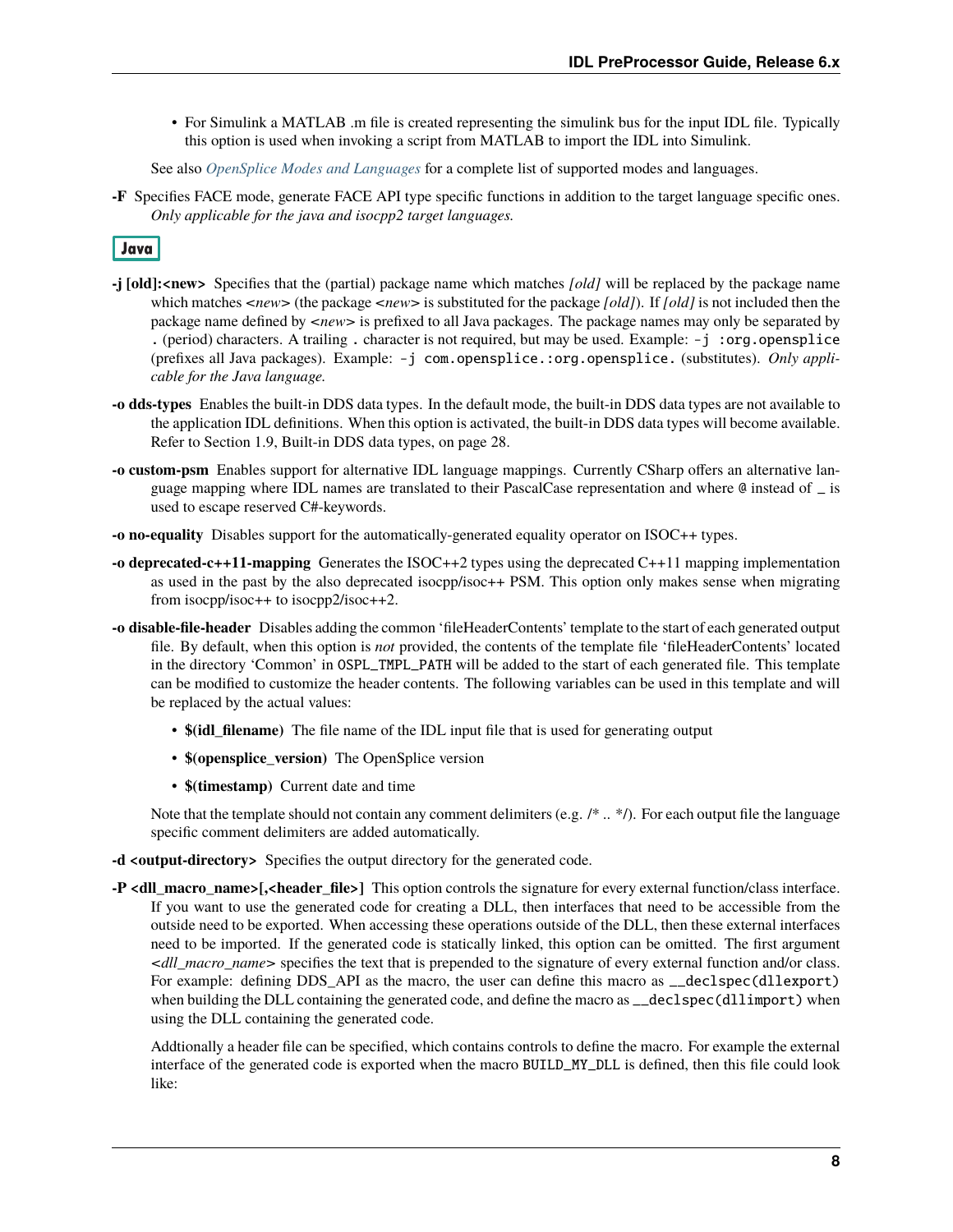#ifdef BUILD\_MY\_DLL #define DDS\_API \_\_declspec(dllexport) #else /\* !BUILD\_MY\_DLL \*/ #define DDS\_API \_\_declspec(dllimport) #endif /\* BUILD\_MY\_DLL \*/

#### $\sqrt{C+1}$  $\overline{\mathbf{C}}$

**-N** This option disables type caching in the copy-in routines. The copy-in routines cache the type to improve the performance of copying sequences. This option disables this feature to allow the use of sequences within multidomain applications. *Only applicable for the C and C++ languages.*

**<filename>** Specifies the IDL input file to process.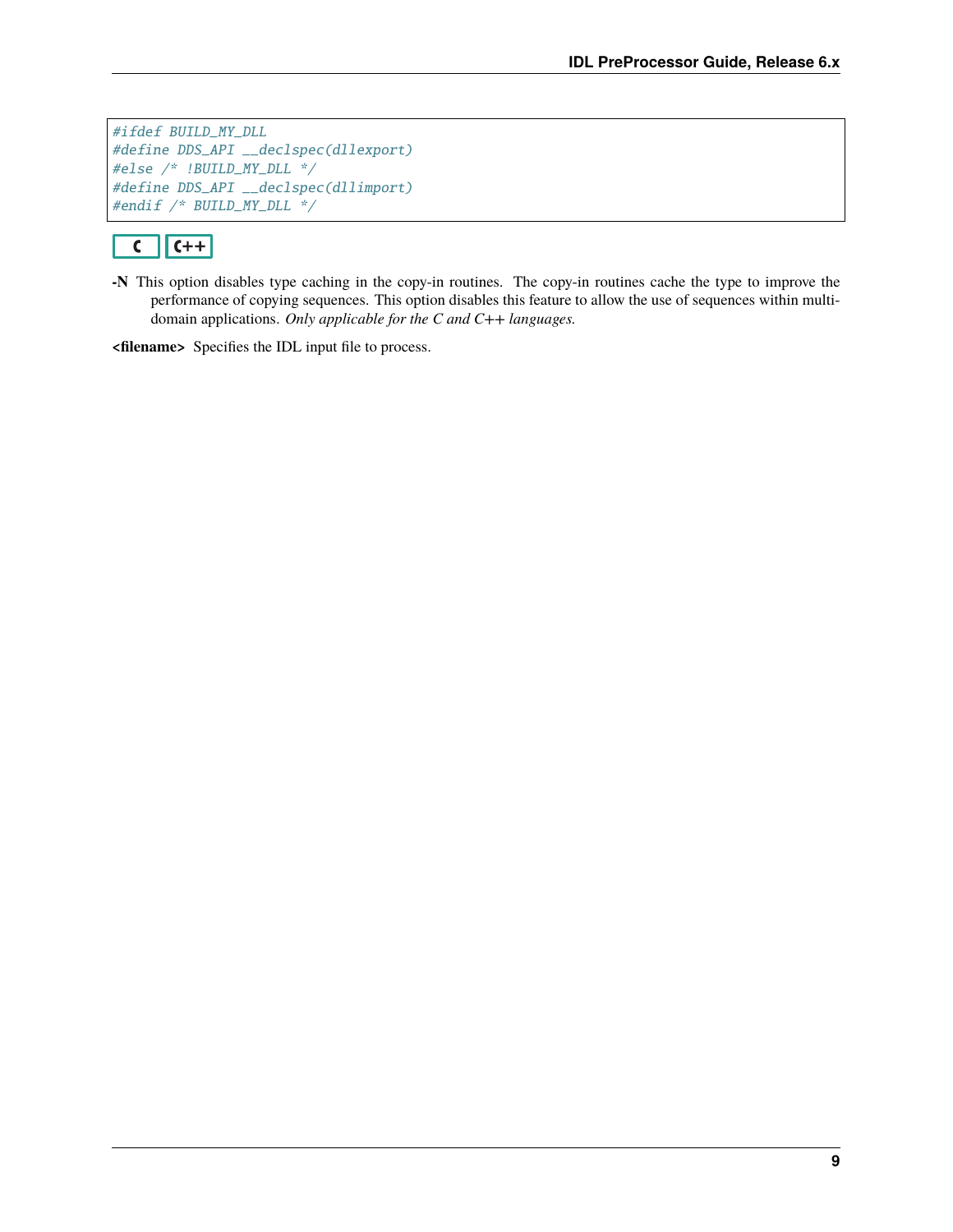# **OPENSPLICE MODES AND LANGUAGES**

<span id="page-11-0"></span>*The Vortex OpenSplice IDL Pre-processor supports two modes:*

- *Standalone* mode where the application is only used with Vortex OpenSplice
- *ORB-integrated* mode where the application is used with an ORB as well as with Vortex OpenSplice

In a *standalone* context, Vortex OpenSplice provides, apart from the DDS/DCPS related artifacts, all the artifacts implied by the lDL language specific mapping. In this case the used name space is DDS instead of the name space implied by the IDL language specific mapping.

In an *ORB-integrated* context, the ORB pre-processor will provide for the artifacts implied by the lDL language specific mapping, while Vortex OpenSplice only provides the DDS/DCPS related artifacts. The application data type representation provided by the ORB is also used within the Vortex OpenSplice context. In this way application data types can be shared between the ORB and Vortex OpenSplice within one application program.

The languages and modes that Vortex OpenSplice supports are listed in the table below.

| Language        | Mode                  | <b>OpenSplice Library</b> | <b>ORB</b> Template Path     |
|-----------------|-----------------------|---------------------------|------------------------------|
| C               | Standalone            | dcpssac.so                | <b>SAC</b>                   |
|                 |                       | dcpsac.lib                |                              |
| $C++$           | <b>ORB</b> Integrated | dcpsccpp.so               | CCPP/DDS_OpenFusion_1_4_1    |
|                 |                       |                           | for UNIX-like platforms, and |
|                 |                       |                           | CCPP\DDS_OpenFusion_1_5_1    |
|                 |                       |                           | for the Windows platform     |
| $C++$           | Standalone            | dcpssacpp.so              | <b>SACPP</b>                 |
| $ISOC++$        | <b>ISOCPP</b> Types   | dcpsisocpp.so             | <b>ISOCPP</b>                |
| $ISOC++$        | <b>ORB</b> Integrated | dcpsisocpp.so             | CCPP/DDS_OpenFusion_1_4_1    |
|                 |                       |                           | for UNIX-like platforms, and |
|                 |                       |                           | CCPP\DDS_OpenFusion_1_5_1    |
|                 |                       |                           | for the Windows platform     |
| $ISOC++2$       | <b>ISOCPP</b> Types   | dcpsisocpp2.so            | ISOCPP2                      |
| Java            | Standalone            | dcpssaj.jar               | SAJ                          |
| Java            | ORB integrated        | dcpscj.jar                | SAJ                          |
| C#              | Standalone            | dcpssacs Assembly.        | <b>SACS</b>                  |
|                 |                       | dll                       |                              |
| C <sub>99</sub> | Standalone            | dcpsc99.so                | C <sub>99</sub>              |
|                 |                       | dcpsc99.lib               |                              |

#### **Supported Modes and Languages**

The mappings for each language are in accordance with their respective OMG Language Mapping Specifications (see *[the Bibliography](#page-30-0)* for a list of references).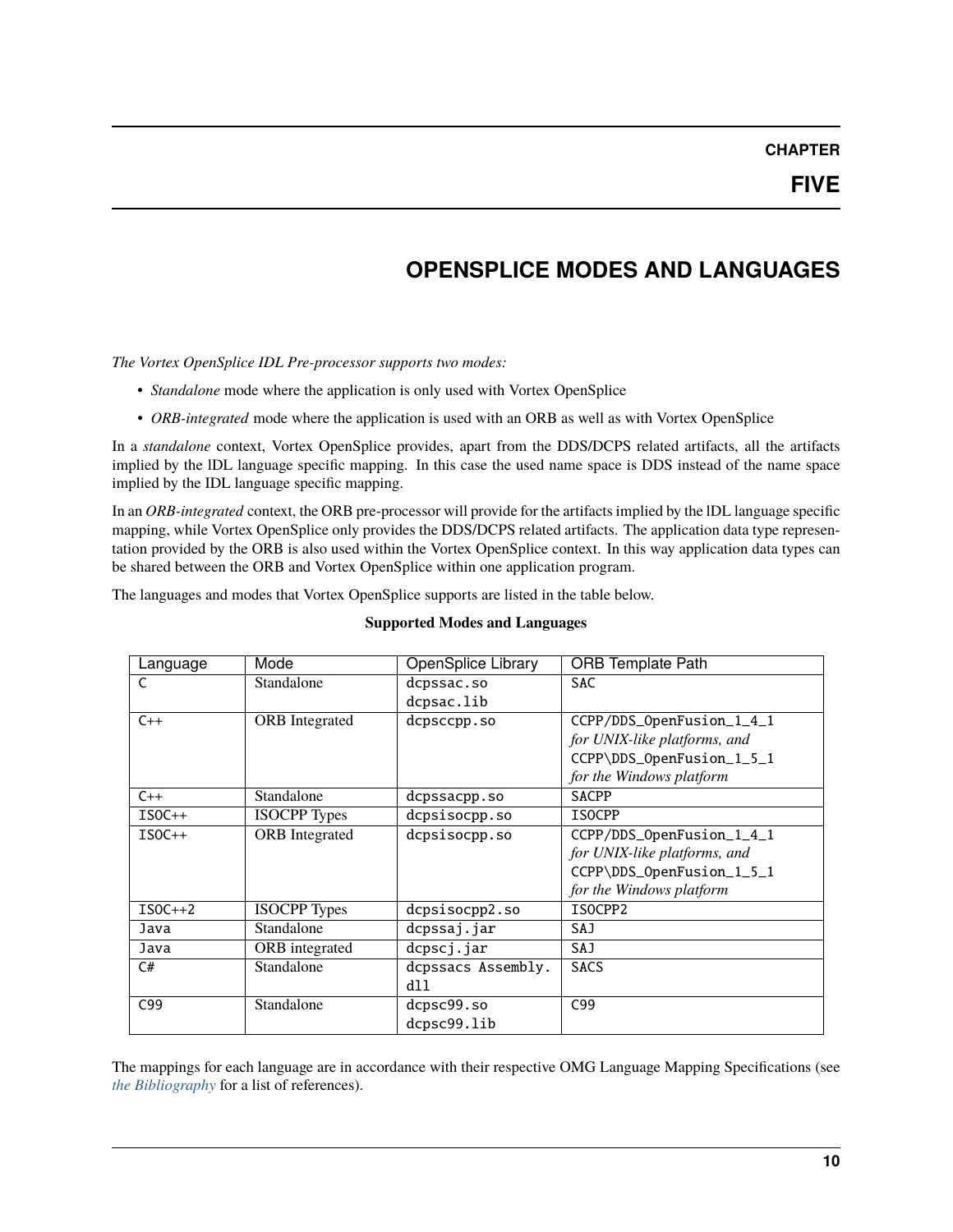### **IDL PRE-PROCESSOR GRAMMAR**

<span id="page-12-0"></span>*The Vortex OpenSplice IDL Pre-processor accepts the grammar which complies with the CORBA Specification. The Vortex OpenSplice IDL Pre-processor accepts the complete grammar, but it will ignore elements not relevant to the definition of data types.*

In the following specification of the grammar (similar to EBNF), elements that are processed by the Vortex OpenSplice IDL Pre-processor are highlighted in **bold**. Note that Vortex OpenSplice does not support all base types that are specified by the OMG.

The idlpp also takes into account all C pre-processor directives that are common to ANSI-C, like #include, #define, #ifdef, *etc.*.

| <specification></specification>                                                          |                  | <import>* <definition>+</definition></import>                                                                               |  |
|------------------------------------------------------------------------------------------|------------------|-----------------------------------------------------------------------------------------------------------------------------|--|
| <definition></definition>                                                                |                  | <type_dcl>";" <ann_appl_post>   <type_dcl> ";"   <const_dcl> ";"</const_dcl></type_dcl></ann_appl_post></type_dcl>          |  |
|                                                                                          |                  | <except_dcl> ";"   <interface> ";"   <module> ";"   <value> ";"  </value></module></interface></except_dcl>                 |  |
|                                                                                          |                  | <type_id_dcl> ";"   <type_prefix_dcl> ";"   <event> ";"   <compo-< td=""></compo-<></event></type_prefix_dcl></type_id_dcl> |  |
|                                                                                          |                  | nent> ";"   <home_dcl> ";"   <annotation> ";" <ann_appl_post></ann_appl_post></annotation></home_dcl>                       |  |
| <annotation></annotation>                                                                | $\mathbb{R}^2 =$ | <ann_dcl>   <ann_fwd_dcl></ann_fwd_dcl></ann_dcl>                                                                           |  |
| <ann dcl=""></ann>                                                                       | $\mathbb{R}^2 =$ | <ann_header> "{" <ann_body> "}"</ann_body></ann_header>                                                                     |  |
| <ann_fwd_dcl></ann_fwd_dcl>                                                              | $\mathbb{C} =$   | "@Annotation [ "(" ")" ] local interface" <identifier></identifier>                                                         |  |
| <ann header=""></ann>                                                                    | $\mathbb{C} =$   | "@Annotation [ "(" ")" ] local interface" <identifier></identifier>                                                         |  |
| <ann_body></ann_body>                                                                    | $\mathbb{R}^2 =$ | $\sqrt{\tan \pi}$ attr>*                                                                                                    |  |
| <ann_inheritance_spec></ann_inheritance_spec>                                            | $::=$            | ":" <annotation name=""></annotation>                                                                                       |  |
| <annotation_name></annotation_name>                                                      | $\mathbb{C} =$   | <scoped_name></scoped_name>                                                                                                 |  |
| <ann_attr></ann_attr>                                                                    | $\mathbb{R}^2 =$ | <ann_appl> "attribute" <param_type_spec> <simple_declarator> [</simple_declarator></param_type_spec></ann_appl>             |  |
|                                                                                          |                  | "default" <const_exp> ] ";" <ann_appl_post></ann_appl_post></const_exp>                                                     |  |
| <ann_appl></ann_appl>                                                                    | $\mathbb{C} =$   | $\{$ "@" <ann_appl_dcl> }*</ann_appl_dcl>                                                                                   |  |
| <ann_appl_post></ann_appl_post>                                                          | $\mathbb{C} =$   | $\{\ \ ^{\prime\prime}/\ \ (\ ^{\prime\prime}\ \$                                                                           |  |
| <ann_appl_dcl><br/><math>\mathbb{C} =</math></ann_appl_dcl>                              |                  | <annotation_name> [ "(" [ <ann_appl_params> ] ")" ]</ann_appl_params></annotation_name>                                     |  |
| <ann_appl_params></ann_appl_params>                                                      |                  | <const_exp>   <ann_appl_param> { "," <ann_appl_param> }*</ann_appl_param></ann_appl_param></const_exp>                      |  |
| <ann_appl_param></ann_appl_param>                                                        |                  | <identifier> "=" <const_exp></const_exp></identifier>                                                                       |  |
| <struct_header></struct_header>                                                          | $\mathbb{C} =$   | <ann_appl> "struct" <identifier> [ ":" <scoped_name> ]</scoped_name></identifier></ann_appl>                                |  |
| $\langle$ integer type $>$<br><switch_type<br><math>\mathbb{C} =</math></switch_type<br> |                  | <char_type>  <br/><wide_char_type></wide_char_type></char_type>                                                             |  |
|                                                                                          |                  | <boolean_type>   <enum_type>   <octet_type>   <scoped_name></scoped_name></octet_type></enum_type></boolean_type>           |  |
| <map type=""></map>                                                                      |                  | "map" "<" <simple_type_spec> "," <ann_appl><br/><math>\sin</math>-</ann_appl></simple_type_spec>                            |  |
|                                                                                          |                  | ple_type_spec> "," <ann_appl_post> <positive_int_const></positive_int_const></ann_appl_post>                                |  |
|                                                                                          |                  | ">"   "map" "<" <simple_type_spec> "," <ann_appl> <sim-< td=""></sim-<></ann_appl></simple_type_spec>                       |  |
|                                                                                          |                  | ple_type_spec> <ann_appl_post> "&gt;"</ann_appl_post>                                                                       |  |
| <module><br/><math>\mathbb{R}^2 =</math></module>                                        |                  | "module" <identifier> "{" <definition>+ "}"</definition></identifier>                                                       |  |
| <interface></interface>                                                                  |                  | <interface_dcl>   <forward_dcl></forward_dcl></interface_dcl>                                                               |  |

#### **The OMG's IDL Grammar**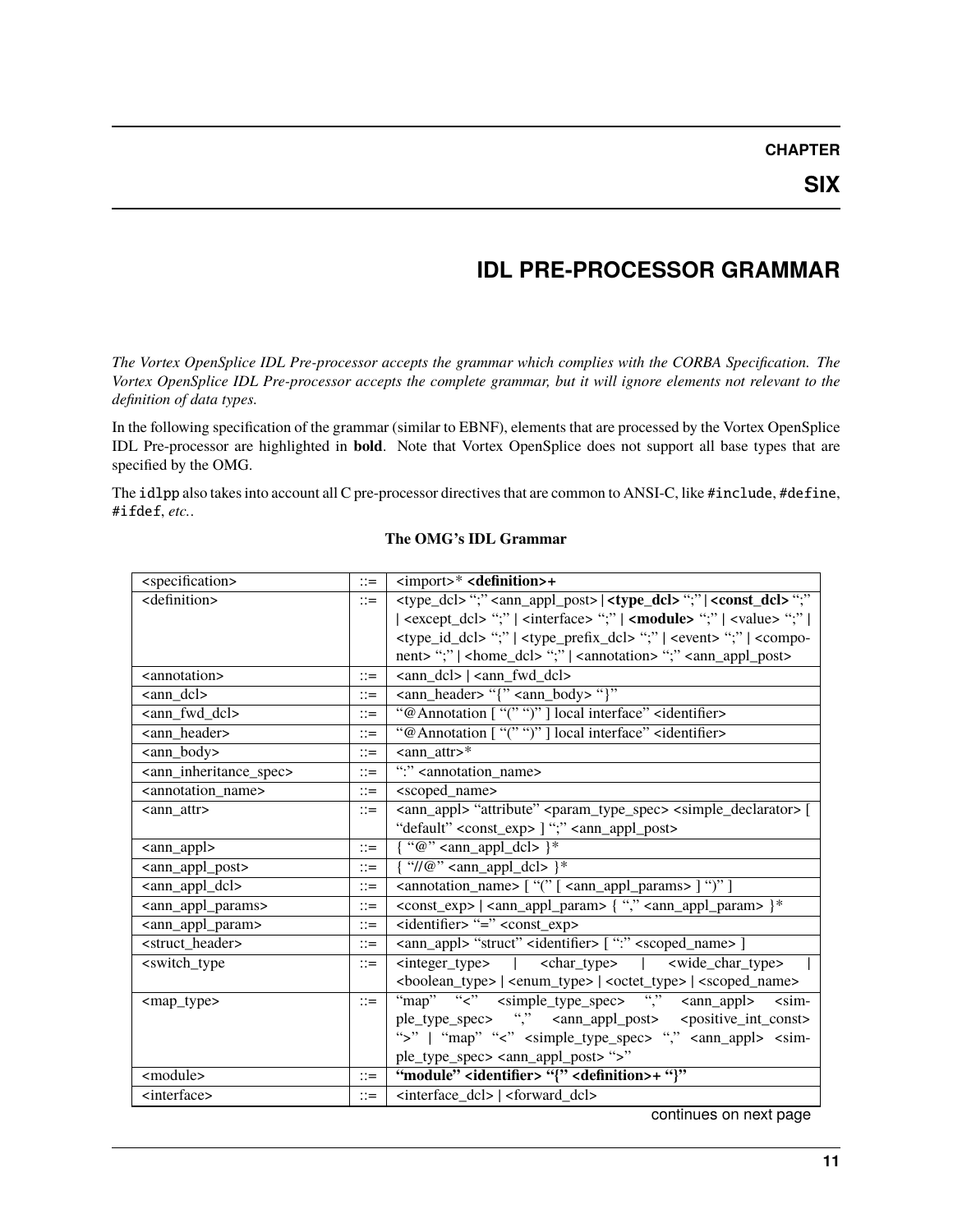|                                                           |                       | rable $\blacksquare$ - continued from previous page                                                                                                                                                                                                                                                                 |  |
|-----------------------------------------------------------|-----------------------|---------------------------------------------------------------------------------------------------------------------------------------------------------------------------------------------------------------------------------------------------------------------------------------------------------------------|--|
| <interface_dcl></interface_dcl>                           | $\mathrel{\mathop:}=$ | <interface_header> "{" <interface_body> "}"</interface_body></interface_header>                                                                                                                                                                                                                                     |  |
| <forward_dcl></forward_dcl>                               | $::=$                 | ["abstract"   "local" ] "interface" <identifier></identifier>                                                                                                                                                                                                                                                       |  |
| <interface_header></interface_header>                     | $\mathbb{C} =$        | [ "abstract"   "local" ] "interface" <identifier> [ <inter-< td=""></inter-<></identifier>                                                                                                                                                                                                                          |  |
|                                                           |                       | face_inheritance_spec>]                                                                                                                                                                                                                                                                                             |  |
| <interface_body></interface_body>                         | $::=$                 | $<$ export $>$ *                                                                                                                                                                                                                                                                                                    |  |
| <export></export>                                         | $::=$                 | <type_dcl>";"   <const_dcl> ";"   <except_dcl> ";"   <attr_dcl> ";"</attr_dcl></except_dcl></const_dcl></type_dcl>                                                                                                                                                                                                  |  |
|                                                           |                       | <op_dcl> ";"   <type_id_dcl> ";"   <type_prefix_dcl> ";"</type_prefix_dcl></type_id_dcl></op_dcl>                                                                                                                                                                                                                   |  |
| <interface_inheritance_spec></interface_inheritance_spec> | $::=$                 | ":" <interface_name> { "," <interface_name> }*</interface_name></interface_name>                                                                                                                                                                                                                                    |  |
| <interface_name></interface_name>                         | $::=$                 | <scoped_name></scoped_name>                                                                                                                                                                                                                                                                                         |  |
| <scoped_name></scoped_name>                               | $::=$                 | <identifier>   "::" <identifier>   <scoped_name> "::" <identi-< td=""></identi-<></scoped_name></identifier></identifier>                                                                                                                                                                                           |  |
|                                                           |                       | fier>                                                                                                                                                                                                                                                                                                               |  |
| <value></value>                                           | $::=$                 | ( <value_dcl>   <value_abs_dcl>  <br/><value box="" dcl=""></value></value_abs_dcl></value_dcl>                                                                                                                                                                                                                     |  |
|                                                           |                       | <value_forward_dcl>)</value_forward_dcl>                                                                                                                                                                                                                                                                            |  |
| <value_forward_dcl></value_forward_dcl>                   | $::=$                 | ["abstract"] "valuetype" <identifier></identifier>                                                                                                                                                                                                                                                                  |  |
| <value_box_dcl></value_box_dcl>                           | $::=$                 | "valuetype" <identifier> <type_spec></type_spec></identifier>                                                                                                                                                                                                                                                       |  |
| <value_abs_dcl></value_abs_dcl>                           | $::=$                 | "abstract" "valuetype" <identifier> [ <value_inheritance_spec> ]</value_inheritance_spec></identifier>                                                                                                                                                                                                              |  |
|                                                           |                       | "{" <export>* "}"</export>                                                                                                                                                                                                                                                                                          |  |
| <value_dcl></value_dcl>                                   | $\mathbb{C} =$        | <value_header> "{" &lt; value_element&gt;* "}"</value_header>                                                                                                                                                                                                                                                       |  |
| <value_header></value_header>                             | $\mathbb{C} =$        | ["custom"] "valuetype" <identifier> [ <value_inheritance_spec> ]</value_inheritance_spec></identifier>                                                                                                                                                                                                              |  |
| <value_inheritance_spec></value_inheritance_spec>         | $\mathbb{C} =$        | $\lceil$ ":" $\lceil$ "truncatable" $\lceil$ <value_name> <math>\lceil</math> "," <value_name> <math>\rceil</math> * <math>\lceil</math> <math>\lceil</math></value_name></value_name>                                                                                                                              |  |
|                                                           |                       | "supports" <interface_name> { "," <interface_name> }* ]</interface_name></interface_name>                                                                                                                                                                                                                           |  |
| <value_name></value_name>                                 | $\mathbb{C} =$        | <scoped_name></scoped_name>                                                                                                                                                                                                                                                                                         |  |
| <value_element></value_element>                           | $\mathbb{C} =$        | <export>   &lt; state_member&gt;   <init_dcl></init_dcl></export>                                                                                                                                                                                                                                                   |  |
| <state_member></state_member>                             | $::=$                 | ("public"   "private") <type_spec> <declarators>";"</declarators></type_spec>                                                                                                                                                                                                                                       |  |
| $\frac{\text{C}}{\text{C}}$                               | $::=$                 | "factory" <identifier> "(" [ <init_param_decls> ] ")"</init_param_decls></identifier>                                                                                                                                                                                                                               |  |
|                                                           |                       | <raises_expr> ] ";"</raises_expr>                                                                                                                                                                                                                                                                                   |  |
| <init_param_decls></init_param_decls>                     | $::=$                 | <init_param_decl>{"," <init_param_decl> }*</init_param_decl></init_param_decl>                                                                                                                                                                                                                                      |  |
| <init_param_decl></init_param_decl>                       | $::=$                 | <init_param_attribute> <param_type_spec> <simple_declarator></simple_declarator></param_type_spec></init_param_attribute>                                                                                                                                                                                           |  |
| <init_param_attribute></init_param_attribute>             | $\mathbb{C} =$        | $\lq\lq$ in"                                                                                                                                                                                                                                                                                                        |  |
| <const_dcl></const_dcl>                                   | $::=$                 | "const" <const_type> <identifier> "=" <const_exp></const_exp></identifier></const_type>                                                                                                                                                                                                                             |  |
| <const_type></const_type>                                 | $::=$                 | <integer_type>   <char_type>   <wide_char_type></wide_char_type></char_type></integer_type>                                                                                                                                                                                                                         |  |
|                                                           |                       | <boolean_type>   <floating_pt_type>   <string_type></string_type></floating_pt_type></boolean_type>                                                                                                                                                                                                                 |  |
|                                                           |                       | <wide_string_type>   <fixed_pt_const_type></fixed_pt_const_type></wide_string_type>                                                                                                                                                                                                                                 |  |
|                                                           |                       | ** <scoped_name>   <octet_type></octet_type></scoped_name>                                                                                                                                                                                                                                                          |  |
| <const_exp></const_exp>                                   | $::=$                 | <or_expr></or_expr>                                                                                                                                                                                                                                                                                                 |  |
| <or_expr></or_expr>                                       | $\mathrel{\mathop:}=$ | <xor_expr>   <or_expr> " " <xor_expr></xor_expr></or_expr></xor_expr>                                                                                                                                                                                                                                               |  |
| <xor_expr></xor_expr>                                     | $::=$                 | <and_expr>   <xor_expr> "^" <and_expr></and_expr></xor_expr></and_expr>                                                                                                                                                                                                                                             |  |
| <and_expr></and_expr>                                     | $\mathbb{C} =$        | <shift_expr>   <and_expr> "&amp;" <shift_expr></shift_expr></and_expr></shift_expr>                                                                                                                                                                                                                                 |  |
| <shift_expr></shift_expr>                                 | $\mathbb{C} =$        | <add_expr>   <shift_expr> "&gt;&gt;" <add_expr>   <shift_expr></shift_expr></add_expr></shift_expr></add_expr>                                                                                                                                                                                                      |  |
|                                                           |                       | "<<" <add_expr></add_expr>                                                                                                                                                                                                                                                                                          |  |
| <add_expr></add_expr>                                     | $::=$                 | <mult_expr>   <add_expr> "+" <mult_expr>   <add_expr> "-"</add_expr></mult_expr></add_expr></mult_expr>                                                                                                                                                                                                             |  |
|                                                           |                       | <mult_expr></mult_expr>                                                                                                                                                                                                                                                                                             |  |
| <mult_expr></mult_expr>                                   | $::=$                 | <unary_expr>   <mult_expr> "*" <unary_expr>   <mult_expr></mult_expr></unary_expr></mult_expr></unary_expr>                                                                                                                                                                                                         |  |
|                                                           |                       | "/" <unary_expr>   <mult_expr> "%" <unary_expr></unary_expr></mult_expr></unary_expr>                                                                                                                                                                                                                               |  |
| <unary_expr></unary_expr>                                 | $::=$                 | <unary_operator> <primary_expr> <primary_expr></primary_expr></primary_expr></unary_operator>                                                                                                                                                                                                                       |  |
| <unary_operator></unary_operator>                         | $\mathbb{R}^2 =$      | $\frac{1}{2}$ $\frac{1}{2}$ $\frac{1}{2}$ $\frac{1}{2}$ $\frac{1}{2}$ $\frac{1}{2}$ $\frac{1}{2}$ $\frac{1}{2}$ $\frac{1}{2}$ $\frac{1}{2}$ $\frac{1}{2}$ $\frac{1}{2}$ $\frac{1}{2}$ $\frac{1}{2}$ $\frac{1}{2}$ $\frac{1}{2}$ $\frac{1}{2}$ $\frac{1}{2}$ $\frac{1}{2}$ $\frac{1}{2}$ $\frac{1}{2}$ $\frac{1}{2}$ |  |
|                                                           |                       | <scoped_name>   <literal>   "(" <const_exp> ")"</const_exp></literal></scoped_name>                                                                                                                                                                                                                                 |  |
| <primary_expr><br/><math>::=</math></primary_expr>        |                       | <integer_literal>   <string_literal>   <wide_string_literal></wide_string_literal></string_literal></integer_literal>                                                                                                                                                                                               |  |
| <literal></literal>                                       | $\mathbb{C} =$        | <character_literal>   <wide_character_literal>   <fixed_pt_literal></fixed_pt_literal></wide_character_literal></character_literal>                                                                                                                                                                                 |  |
|                                                           |                       | <floating_pt_literal>   <br/> <br/>boolean_literal&gt;</floating_pt_literal>                                                                                                                                                                                                                                        |  |
| <boolean_literal></boolean_literal>                       | $\mathbb{C} =$        | "TRUE"   "FALSE"                                                                                                                                                                                                                                                                                                    |  |
|                                                           |                       |                                                                                                                                                                                                                                                                                                                     |  |

Table 1 – continued from previous page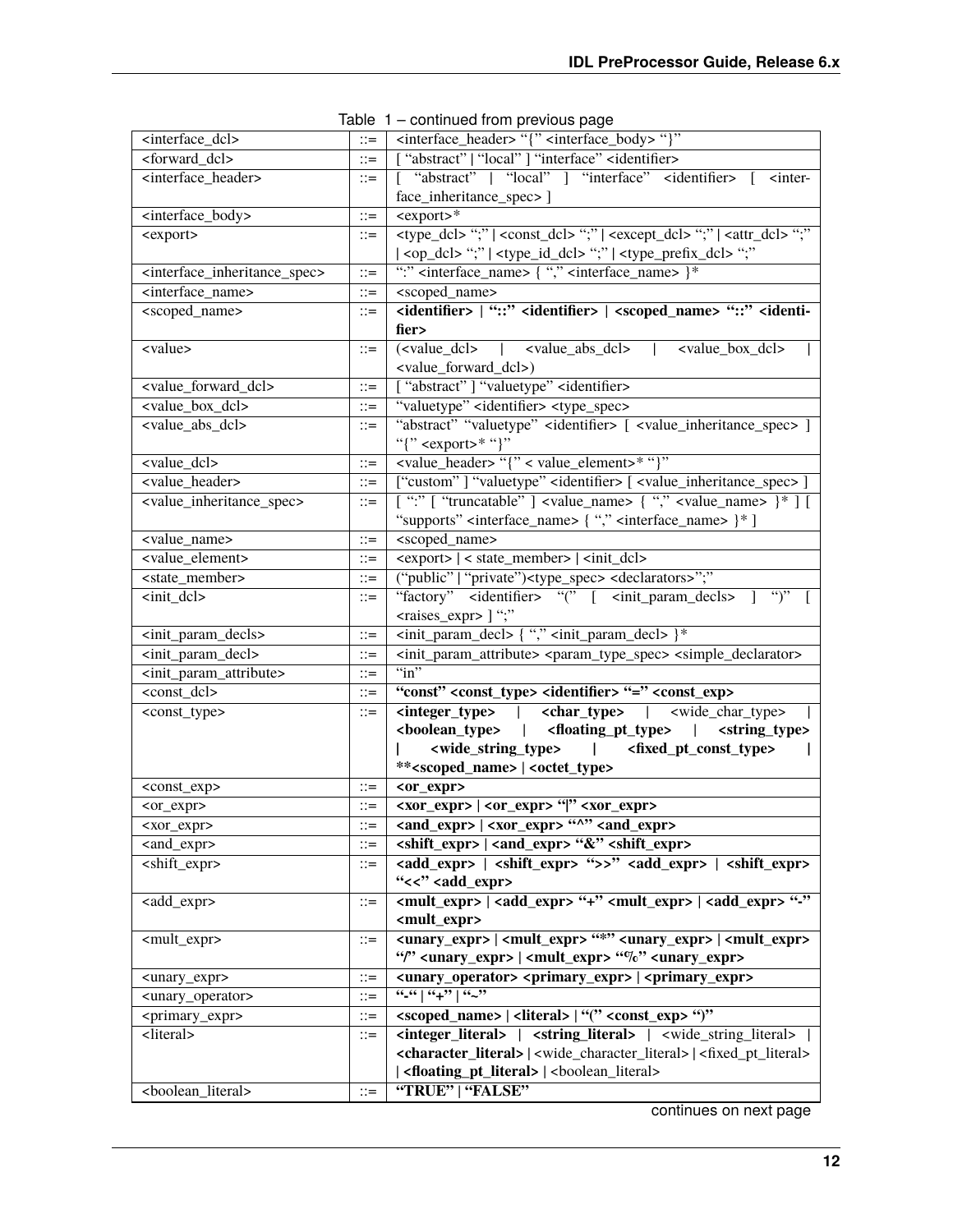| <positive_int_const></positive_int_const>       | $::=$                 | <const_exp></const_exp>                                                                                                             |  |
|-------------------------------------------------|-----------------------|-------------------------------------------------------------------------------------------------------------------------------------|--|
| <type_dcl></type_dcl>                           | $\mathrel{\mathop:}=$ | "typedef" <type_declarator>   <struct_type>   <union_type></union_type></struct_type></type_declarator>                             |  |
|                                                 |                       | <b><enum_type></enum_type></b>   "native" <simple_declarator>  <br/><math>&lt;</math>con-</simple_declarator>                       |  |
|                                                 |                       | str_forward_decl>                                                                                                                   |  |
| <type_declarator></type_declarator>             | $::=$                 | <type_spec> <declarators></declarators></type_spec>                                                                                 |  |
| <type_spec></type_spec>                         | $::=$                 | <simple_type_spec>   <constr_type_spec></constr_type_spec></simple_type_spec>                                                       |  |
| <simple_type_spec></simple_type_spec>           | $::=$                 |                                                                                                                                     |  |
| <br>base_type_spec>                             | $\mathbb{C} =$        | <floating_pt_type>   <integer_type>   <char_type></char_type></integer_type></floating_pt_type>                                     |  |
|                                                 |                       |                                                                                                                                     |  |
|                                                 |                       | <object_type>   <value_base_type></value_base_type></object_type>                                                                   |  |
| <template_type_spec></template_type_spec>       | $::=$                 | <sequence_type>   <string_type>   <wide_string_type></wide_string_type></string_type></sequence_type>                               |  |
|                                                 |                       | <fixed_pt_type>   <map_type></map_type></fixed_pt_type>                                                                             |  |
| <constr_type_spec></constr_type_spec>           | $\mathbb{C} =$        | <struct_type>   <union_type>   <enum_type></enum_type></union_type></struct_type>                                                   |  |
| <declarators></declarators>                     | $\mathbb{C} =$        | <declarator> { "," <declarator> }*</declarator></declarator>                                                                        |  |
| <declarator></declarator>                       | $\mathbb{C} =$        | <simple_declarator>   <complex_declarator></complex_declarator></simple_declarator>                                                 |  |
| <simple_declarator></simple_declarator>         | $\mathbb{R}^2 =$      | <identifier></identifier>                                                                                                           |  |
| <complex_declarator></complex_declarator>       | $::=$                 | <array_declarator></array_declarator>                                                                                               |  |
| <floating_pt_type></floating_pt_type>           | $::=$                 | "float"   "double"   "long" "double"                                                                                                |  |
| <integer_type></integer_type>                   | $::=$                 | $\overline{\text{ -}$ <signed_int> <math>\vert</math> <unsigned_int></unsigned_int></signed_int>                                    |  |
| <signed_int></signed_int>                       | $\mathbb{C} =$        | <signed_short_int><br/><signed_long_int></signed_long_int></signed_short_int>                                                       |  |
|                                                 |                       | <signed_longlong_int></signed_longlong_int>                                                                                         |  |
| <signed_short_int></signed_short_int>           | $\mathbb{R}^2$        | "short"                                                                                                                             |  |
| <signed_long_int></signed_long_int>             | $\mathbb{C} =$        | "long"                                                                                                                              |  |
| <signed_longlong_int></signed_longlong_int>     | $::=$                 | "long" "long"                                                                                                                       |  |
| <unsigned_int></unsigned_int>                   | $\mathbb{R}^2 =$      | <unsigned_short_int>  <br/><math>*un</math><br/><unsigned_long_int></unsigned_long_int></unsigned_short_int>                        |  |
|                                                 |                       | signed_longlong_int>                                                                                                                |  |
| <unsigned_short_int></unsigned_short_int>       | $::=$                 | "unsigned" "short"                                                                                                                  |  |
| <unsigned_long_int></unsigned_long_int>         | $::=$                 | "unsigned" "long"                                                                                                                   |  |
| <unsigned_longlong_int></unsigned_longlong_int> | $::=$                 | "unsigned" "long" "long"                                                                                                            |  |
| <char_type></char_type>                         | $\mathbb{R}^2$        | "char"                                                                                                                              |  |
| <wide_char_type></wide_char_type>               | $::=$                 | "wchar"                                                                                                                             |  |
| <boolean_type></boolean_type>                   | $::=$                 | "boolean"                                                                                                                           |  |
| <octet_type></octet_type>                       | $::=$                 | "octet"                                                                                                                             |  |
| <any_type></any_type>                           | $::=$                 | "any"                                                                                                                               |  |
| <object_type></object_type>                     | $::=$                 | "Object"                                                                                                                            |  |
| <struct_type></struct_type>                     | $::=$                 | <struct_header> "{" <member_list> "}"</member_list></struct_header>                                                                 |  |
| <member_list></member_list>                     | $::=$                 | <member>+</member>                                                                                                                  |  |
| <member></member>                               | $::=$                 | <type_spec> <declarators> ";"   <ann_appl> <type_spec></type_spec></ann_appl></declarators></type_spec>                             |  |
|                                                 |                       | <declarator> ";" <ann_appl_post></ann_appl_post></declarator>                                                                       |  |
| <union_type></union_type>                       | $\mathbb{C} =$        | "union"<br><identifier><br/><math>\frac{1}{(2)}</math><br/>"switch"<br/><math>\langle \text{ann\_apply} \rangle</math></identifier> |  |
|                                                 |                       | <switch_type_spec> ")" "{" <switch_body> "}"</switch_body></switch_type_spec>                                                       |  |
| <switch_type_spec></switch_type_spec>           | $\mathbb{C} =$        | <ann_appl> <switch_type_name> <ann_appl_post></ann_appl_post></switch_type_name></ann_appl>                                         |  |
| <switch_body></switch_body>                     | $::=$                 | <case>+</case>                                                                                                                      |  |
| <case></case>                                   | $\mathbb{C} =$        | <case_label>+ <element_spec> ";" <ann_appl_post< td=""></ann_appl_post<></element_spec></case_label>                                |  |
| <case_label></case_label>                       | $\mathrel{\mathop:}=$ | "case" <const_exp> ":"   "default" ":"</const_exp>                                                                                  |  |
| <element_spec></element_spec>                   | $::=$                 | <ann_appl> <type_spec> <declarator></declarator></type_spec></ann_appl>                                                             |  |
| <enum_type></enum_type>                         | $::=$                 | <ann_appl> "enum" <identifier> "{" <enumerator> { ","</enumerator></identifier></ann_appl>                                          |  |
|                                                 |                       | <ann_appl_post> <enumerator> }* <ann_appl_post> "}"</ann_appl_post></enumerator></ann_appl_post>                                    |  |
| <enumerator></enumerator>                       | $\mathbb{C}^\pm$      | <ann_appl> <identifier></identifier></ann_appl>                                                                                     |  |

| Table 1 – continued from previous page |  |  |
|----------------------------------------|--|--|
|                                        |  |  |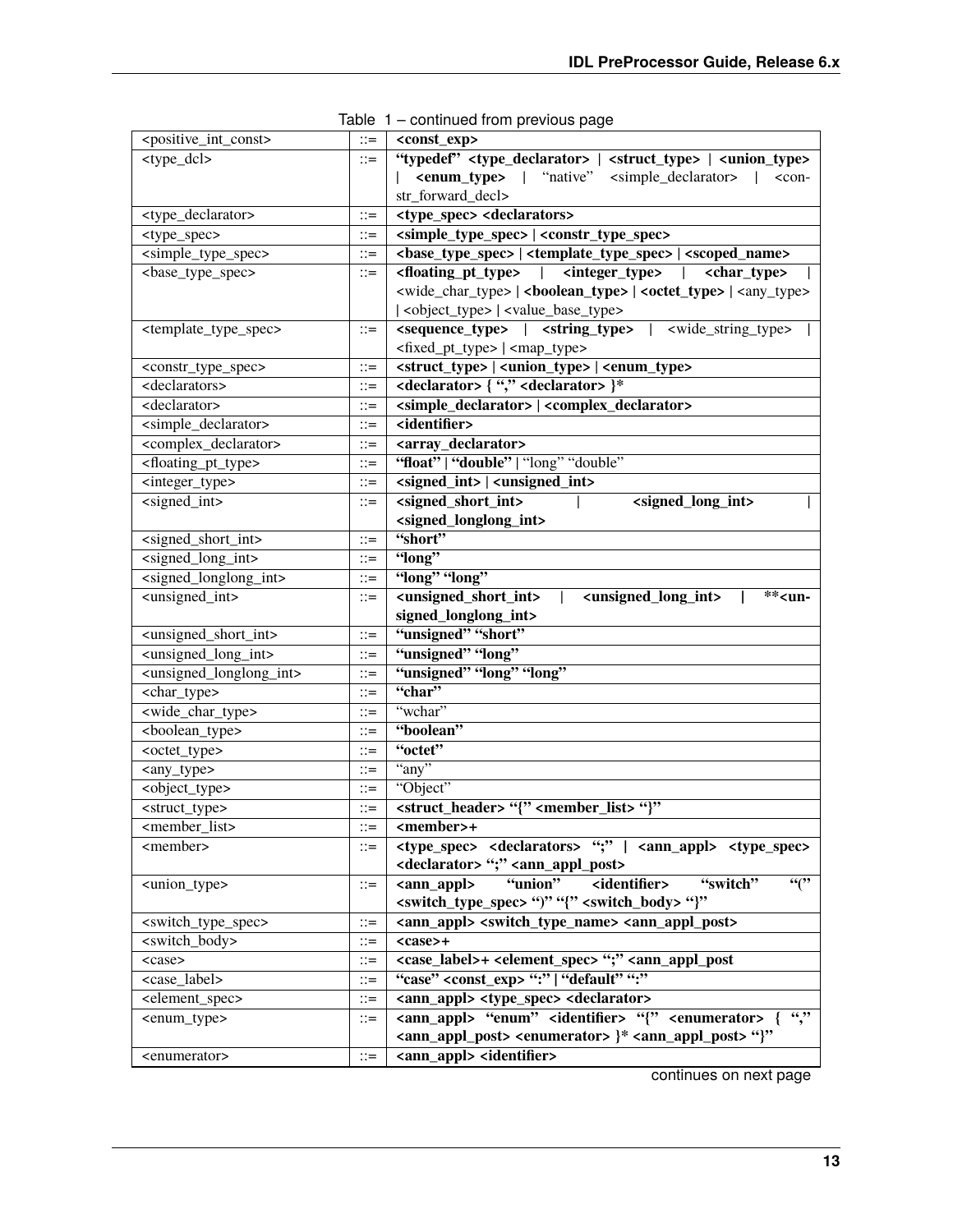|                                                                                                                                    | iavic i                                        | commuca nom previous page                                                                                                     |  |
|------------------------------------------------------------------------------------------------------------------------------------|------------------------------------------------|-------------------------------------------------------------------------------------------------------------------------------|--|
| <sequence_type></sequence_type>                                                                                                    | $\mathbb{C} =$                                 | $\overline{\cdots}$<br>"sequence" "<" <ann_appl> <simple_type_spec></simple_type_spec></ann_appl>                             |  |
|                                                                                                                                    |                                                | <ann_appl_post> <positive_int_const> "&gt;"   "sequence"</positive_int_const></ann_appl_post>                                 |  |
|                                                                                                                                    |                                                | "<" <ann_appl> <simple_type_spec> <ann_appl_post>"&gt;"</ann_appl_post></simple_type_spec></ann_appl>                         |  |
| <string_type></string_type>                                                                                                        |                                                | "string" "<" <positive_int_const> "&gt;"   "string"</positive_int_const>                                                      |  |
| <wide_string_type></wide_string_type>                                                                                              | $::=$                                          | "wstring" "<" <positive_int_const> "&gt;"   "wstring"</positive_int_const>                                                    |  |
| <array_declarator></array_declarator>                                                                                              | $\mathrel{\mathop:}=$                          | <identifier> <ann_appl> <ann_appl_post> <fixed_array_size>+</fixed_array_size></ann_appl_post></ann_appl></identifier>        |  |
| <fixed_array_size></fixed_array_size>                                                                                              | $::=$                                          | "[" <positive_int_const> "]"</positive_int_const>                                                                             |  |
| <attr_dcl></attr_dcl>                                                                                                              | $::=$                                          | <readonly_attr_spec>   <attr_spec></attr_spec></readonly_attr_spec>                                                           |  |
| <except_dcl></except_dcl>                                                                                                          | $::=$                                          | "exception" <identifier> "{" <member>* "}"</member></identifier>                                                              |  |
| <op_dcl></op_dcl>                                                                                                                  | $::=$                                          | [ <op_attribute> ] <op_type_spec> <identifier> <parameter_dcls></parameter_dcls></identifier></op_type_spec></op_attribute>   |  |
|                                                                                                                                    |                                                | [ <raises_expr> ] [<context_expr> ]</context_expr></raises_expr>                                                              |  |
| <op_attribute></op_attribute>                                                                                                      | $::=$                                          | "oneway"                                                                                                                      |  |
| <op_type_spec></op_type_spec>                                                                                                      | $::=$                                          | <param_type_spec>   "void"</param_type_spec>                                                                                  |  |
| <parameter_dcls></parameter_dcls>                                                                                                  | $::=$                                          | "(" <param_dcl> { "," <param_dcl> }* ")"   "(" ")"</param_dcl></param_dcl>                                                    |  |
| <param_dcl></param_dcl>                                                                                                            | $::=$                                          | <param_attribute> <param_type_spec> <simple_declarator></simple_declarator></param_type_spec></param_attribute>               |  |
| <param_attribute></param_attribute>                                                                                                | $\mathrel{\mathop:}=$                          | "in" $\sqrt{\frac{u}{\text{out}}}$ "inout"                                                                                    |  |
| <raises_expr></raises_expr>                                                                                                        | $::=$                                          | "raises" "(" <scoped_name> { "," <scoped_name> }* ")"</scoped_name></scoped_name>                                             |  |
| <context_expr></context_expr>                                                                                                      | $\mathbb{R}^2$                                 | "context" "(" <string_literal> { "," <string_literal> }* ")"</string_literal></string_literal>                                |  |
| <param_type_spec></param_type_spec>                                                                                                | $\mathbb{I} =$                                 |                                                                                                                               |  |
|                                                                                                                                    |                                                | <scoped_name></scoped_name>                                                                                                   |  |
| <fixed_pt_type></fixed_pt_type>                                                                                                    | $\mathbb{C} =$                                 | "fixed" "<" <positive_int_const>"," <positive_int_const>"&gt;"</positive_int_const></positive_int_const>                      |  |
| <fixed_pt_const_type></fixed_pt_const_type>                                                                                        | $\mathbb{C} =$                                 | "fixed"                                                                                                                       |  |
| <value_base_type></value_base_type>                                                                                                | $\mathbb{C} =$                                 | "ValueBase"                                                                                                                   |  |
| <constr_forward_decl></constr_forward_decl>                                                                                        | $::=$                                          | "struct" <identifier>   "union" <identifier></identifier></identifier>                                                        |  |
| <import></import>                                                                                                                  | $\mathrel{\mathop:}=$                          | "import" <imported_scope>";"</imported_scope>                                                                                 |  |
| <imported_scope></imported_scope>                                                                                                  | $::=$                                          | <scoped_name>   <string_literal></string_literal></scoped_name>                                                               |  |
| <type_id_dcl></type_id_dcl>                                                                                                        |                                                | "typeid" <scoped_name> <string_literal></string_literal></scoped_name>                                                        |  |
| <type_prefix_dcl></type_prefix_dcl>                                                                                                | $::=$                                          | "typeprefix" <scoped_name> <string_literal></string_literal></scoped_name>                                                    |  |
| <readonly_attr_spec></readonly_attr_spec>                                                                                          | $\mathrel{\mathop:}=$                          | "readonly" "attribute" <param_type_spec><br/>-read-</param_type_spec>                                                         |  |
| $::=$                                                                                                                              |                                                | only_attr_declarator>                                                                                                         |  |
|                                                                                                                                    |                                                | <simple_declarator> <raises_expr>   <simple_declarator> { ","</simple_declarator></raises_expr></simple_declarator>           |  |
| <readonly_attr_declarator></readonly_attr_declarator>                                                                              |                                                | <simple_declarator> }*</simple_declarator>                                                                                    |  |
|                                                                                                                                    |                                                | "attribute" <param_type_spec> <attr_declarator></attr_declarator></param_type_spec>                                           |  |
| <attr_spec><br/><attr_declarator></attr_declarator></attr_spec>                                                                    | $::=$                                          | <simple_declarator> <attr_raises_expr>   <simple_declarator> { ","</simple_declarator></attr_raises_expr></simple_declarator> |  |
|                                                                                                                                    | $::=$                                          |                                                                                                                               |  |
|                                                                                                                                    |                                                | <simple_declarator> }*</simple_declarator>                                                                                    |  |
| <attr_raises_expr></attr_raises_expr>                                                                                              | $\mathbb{H}^{\mathbb{H}}$                      | <get_excep_expr> [ <set_excep_expr> ]   <set_excep_expr></set_excep_expr></set_excep_expr></get_excep_expr>                   |  |
| <get_excep_expr></get_excep_expr>                                                                                                  | $::=$                                          | "getraises" <exception_list></exception_list>                                                                                 |  |
| <set_excep_expr></set_excep_expr>                                                                                                  | $::=$                                          | "setraises" <exception_list></exception_list>                                                                                 |  |
| <exception_list></exception_list>                                                                                                  | $\mathbb{R}^2$                                 | "(" <scoped_name> { "," <scoped_name><br/><math>* \lq\lq</math></scoped_name></scoped_name>                                   |  |
| <component></component>                                                                                                            | $\mathrel{\mathop:}=$                          | <component_dcl>   <component_forward_dcl></component_forward_dcl></component_dcl>                                             |  |
| <component_forward_dcl></component_forward_dcl>                                                                                    | $\mathbb{R}^2$                                 | "component" <identifier></identifier>                                                                                         |  |
| <component_dcl></component_dcl>                                                                                                    | $\mathrel{\mathop:}=$<br>$\mathrel{\mathop:}=$ | <component_header> "{" <component_body> "}"</component_body></component_header>                                               |  |
| <component_header></component_header>                                                                                              |                                                | "component" <identifier> [ <component_inheritance_spec></component_inheritance_spec></identifier>                             |  |
|                                                                                                                                    |                                                | <supported_interface_spec> ]</supported_interface_spec>                                                                       |  |
| <supported_interface_spec></supported_interface_spec>                                                                              | $\mathrel{\mathop:}=$                          | "supports" <scoped_name> { "," <scoped_name> }*</scoped_name></scoped_name>                                                   |  |
| <component_inheritance_spec></component_inheritance_spec>                                                                          | $\mathrel{\mathop:}=$                          | ":" <scoped_name></scoped_name>                                                                                               |  |
| <component_export>*<br/><component_body><br/><math display="inline">\mathrel{\mathop:}=</math></component_body></component_export> |                                                |                                                                                                                               |  |
| <component_export><br/><math>::=</math></component_export>                                                                         |                                                | <provides_dcl> ";"   <uses_dcl> ";"   <emits_dcl> ";"   <pub-< td=""></pub-<></emits_dcl></uses_dcl></provides_dcl>           |  |
|                                                                                                                                    |                                                | lishes_dcl> ";"   <consumes_dcl> ";"   <attr_dcl> ";"</attr_dcl></consumes_dcl>                                               |  |
| <provides_dcl></provides_dcl>                                                                                                      | $\mathrel{\mathop:}=$                          | "provides" <interface_type> <identifier></identifier></interface_type>                                                        |  |
| <interface_type></interface_type>                                                                                                  | $\mathrel{\mathop:}=$                          | <scoped_name>   "Object"</scoped_name>                                                                                        |  |

Table 1 – continued from previous page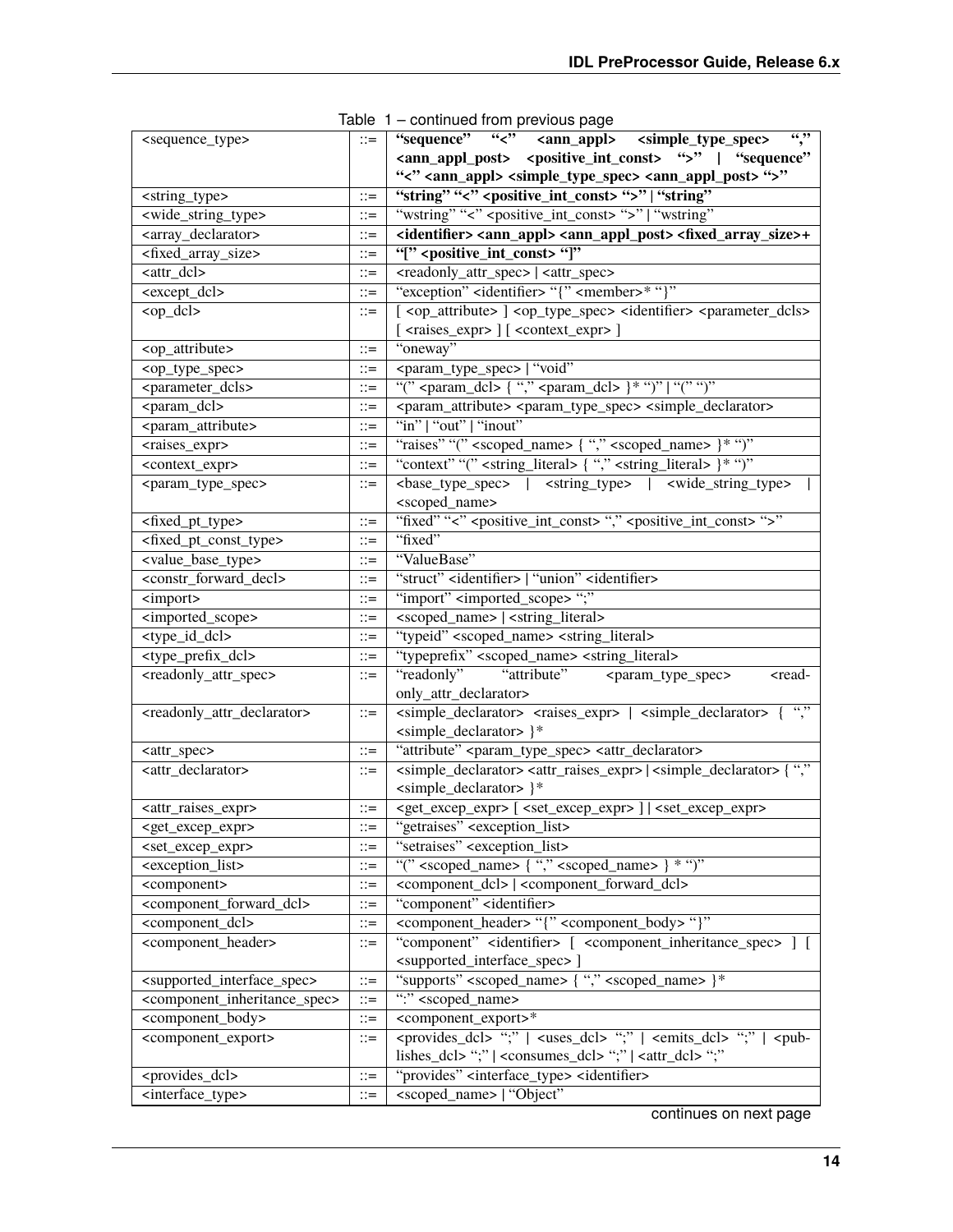| <uses_dcl></uses_dcl>                                                  |                           | "uses" [ "multiple" ] < interface_type> <identifier></identifier>                                                  |  |
|------------------------------------------------------------------------|---------------------------|--------------------------------------------------------------------------------------------------------------------|--|
| $\le$ emits_dcl>                                                       |                           | "emits" <scoped_name> <identifier></identifier></scoped_name>                                                      |  |
| <publishes_dcl></publishes_dcl>                                        |                           | "publishes" <scoped_name> <identifier></identifier></scoped_name>                                                  |  |
| <consumes_dcl></consumes_dcl>                                          | $\mathbb{R}^{\mathbb{Z}}$ | "consumes" <scoped_name> <identifier></identifier></scoped_name>                                                   |  |
| <home_dcl></home_dcl>                                                  | $\mathbb{R}^2 =$          | <home_header> <home_body></home_body></home_header>                                                                |  |
| <home_header></home_header>                                            | $\mathbb{R}^{\mathbb{Z}}$ | "home" <identifier> [ <home_inheritance_spec><br/><math>sup-</math></home_inheritance_spec></identifier>           |  |
|                                                                        |                           | ported_interface_spec> ] "manages" <scoped_name> [<br/>-<pri-< td=""></pri-<></scoped_name>                        |  |
|                                                                        |                           | mary_key_spec>]                                                                                                    |  |
| <home_inheritance_spec></home_inheritance_spec>                        | $\mathbb{R}^{\mathbb{Z}}$ | ":" <scoped_name></scoped_name>                                                                                    |  |
| <primary_key_spec></primary_key_spec>                                  | $\mathbb{R}^{\mathbb{Z}}$ | "primarykey" <scoped_name></scoped_name>                                                                           |  |
| <home_body></home_body>                                                | $\mathbf{r} =$            | "{" <home_export>* "}"</home_export>                                                                               |  |
| <home_export></home_export>                                            | $\mathbb{R}^{\mathbb{Z}}$ | <export>   <factory_dcl> ";"   <finder_dcl> ";"</finder_dcl></factory_dcl></export>                                |  |
| <factory_dcl></factory_dcl>                                            | $\mathbb{R}^{\mathbb{Z}}$ | "factory" <identifier> "(" [ <init_param_decls><br/><math>\lq\lq\lq\lq</math></init_param_decls></identifier>      |  |
|                                                                        |                           | <raises_expr>]</raises_expr>                                                                                       |  |
| $<$ finder_dcl>                                                        | $\mathbb{R}^{\mathbb{Z}}$ | "finder" <identifier> "(" [ <init_param_decls> ] ")" [ <raises_expr></raises_expr></init_param_decls></identifier> |  |
|                                                                        |                           |                                                                                                                    |  |
| <event></event>                                                        |                           | ( <event_dcl>   <event_abs_dcl>   <event_forward_dcl>)</event_forward_dcl></event_abs_dcl></event_dcl>             |  |
| <event_forward_dcl></event_forward_dcl>                                |                           | ["abstract"] "eventtype" <identifier></identifier>                                                                 |  |
| <event_abs_dcl></event_abs_dcl>                                        | $\mathbb{R}^{\mathbb{Z}}$ | "abstract" "eventtype" <identifier> [ <value_inheritance_spec> ]</value_inheritance_spec></identifier>             |  |
|                                                                        |                           | "{" <export>* "}"</export>                                                                                         |  |
| <event_dcl><br/><math>\mathbb{R}^{\mathbb{Z}}</math></event_dcl>       |                           | <event_header> "{" <value_element>* "}"</value_element></event_header>                                             |  |
| <event_header><br/><math>\mathbb{R}^{\mathbb{Z}}</math></event_header> |                           | ["custom"] "eventtype" <identifier> [ <value_inheritance_spec> ]</value_inheritance_spec></identifier>             |  |
| <identifier></identifier>                                              | $\mathbb{R}^{\mathbb{Z}}$ | Arbitrarily long sequence of ASCII alphabetic, numeric and un-                                                     |  |
|                                                                        |                           | derscore characters. The first character must be ASCII alphabetic.                                                 |  |
|                                                                        |                           | All characters are significant. An identifier may be escaped with a                                                |  |
|                                                                        |                           | prepended underscore character to prevent collisions with new IDL                                                  |  |
|                                                                        |                           | keywords. The underscore does not appear in the generated output.                                                  |  |

Table 1 – continued from previous page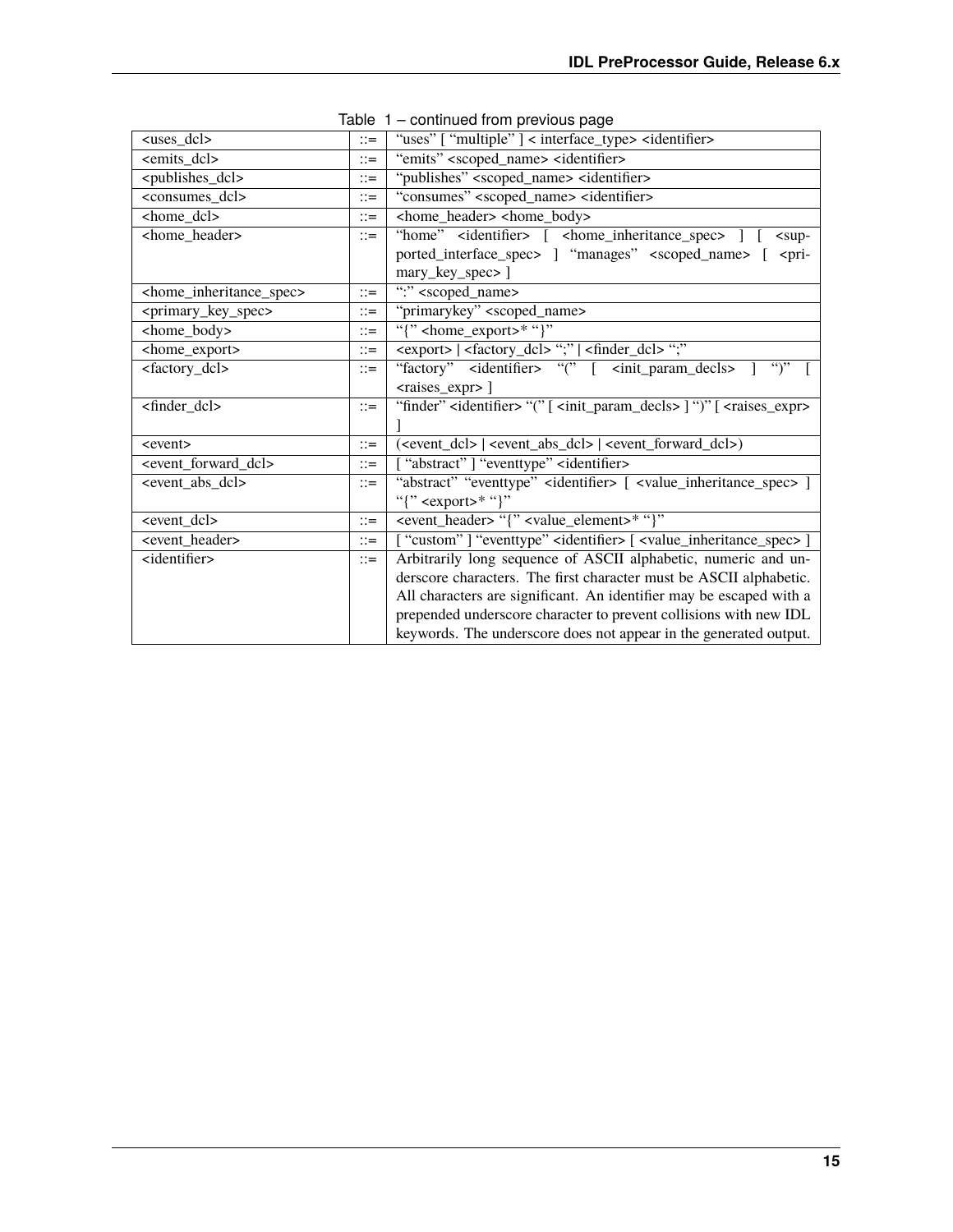### **SEVEN**

### **KEYS**

### <span id="page-17-1"></span><span id="page-17-0"></span>**7.1 Defining Keys**

The Vortex OpenSplice IDL Pre-processor also provides a mechanism to define a list of keys (space- or commaseparated) with a specific data type. The syntax for that definition is:

#pragma keylist <data-type-name> <key>\*

The identifier <data-type-name> is the identification of a struct or a union definition.

The identifier <key> is the member of a struct. For a struct either no key list is defined, in which case no specialized interfaces (TypeSupport, DataReader and DataWriter) are generated for the struct, or a key list with or without keys is defined, in which case the specialized interfaces are generated for the struct. For a union either no key list is defined, in which case no specialized interfaces are generated for the union, or a key list without keys is defined, in which case the specialized interfaces are generated for the union. It is not possible to define keys for a union because a union case may only be addressed when the discriminant is set accordingly, nor is it possible to address the discriminant of a union. The keylist must be defined in the same name scope or module as the referred struct or union.

### <span id="page-17-2"></span>**7.1.1 Supported types for keys**

Vortex OpenSplice supports following types as keys:

- short
- long
- long long
- unsigned short
- unsigned long
- unsigned long long
- float
- double
- char
- boolean
- octet
- string
- bounded string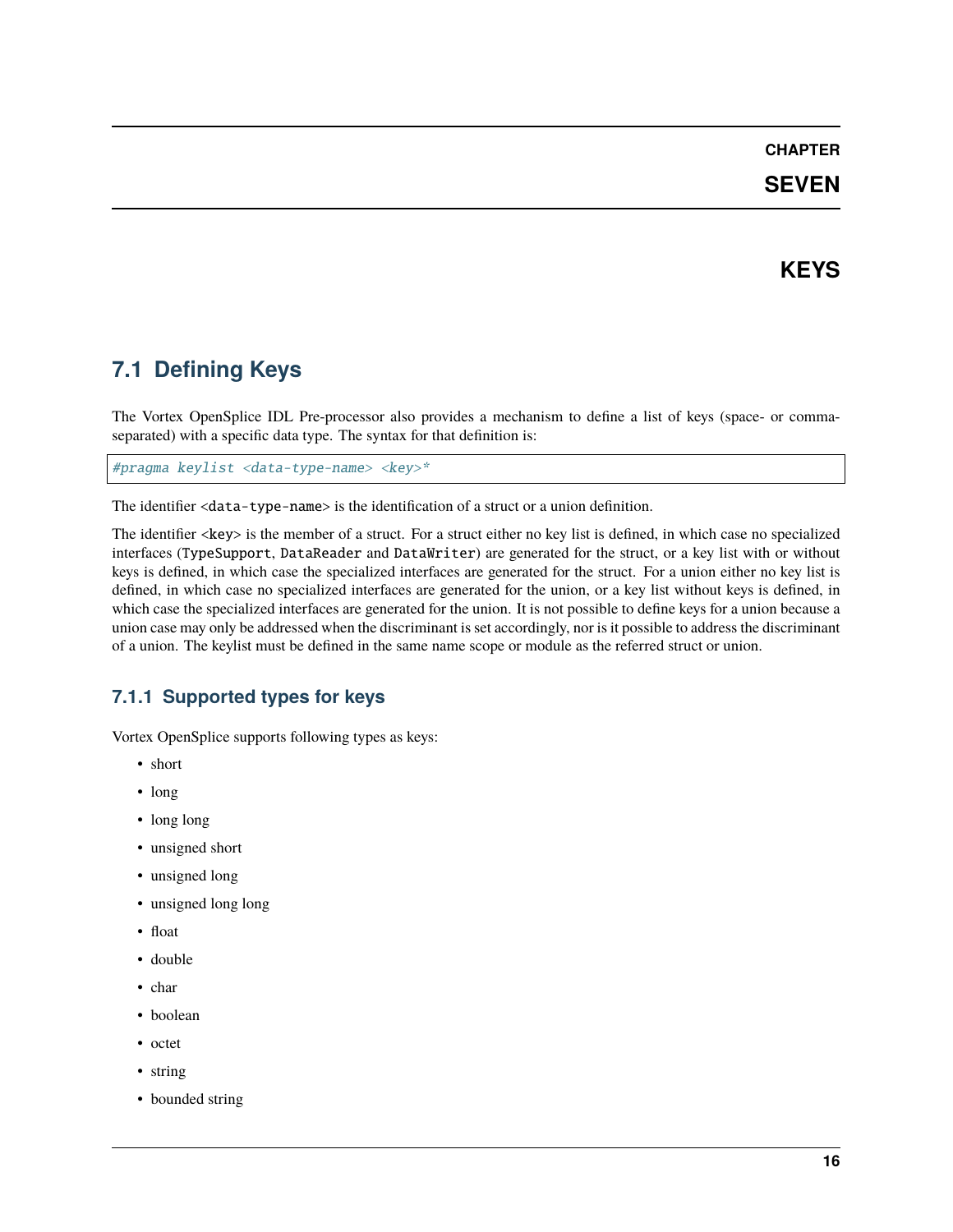- enum
- char array (provided that #pragma cats is specified; see *[Character arrays as Keys](#page-18-0)* below)

Vortex OpenSplice also supports typedef for these types.

### <span id="page-18-0"></span>**7.1.2 Character arrays as Keys**

By default Vortex OpenSplice does not support using a character array as a key. Using an (character) array as a key field is not desirable or supported, because:

- 1. Every index in the array must be considered a separate key in this situation. This is the only way that arrays can be compared to each other in a correct manner. An array of ten characters would have to be treated as a ten-dimensional storage structure, leading to poor performance compared with the processing of a (bounded) string of ten characters.
- 2. An array always has a fixed length and therefore the whole array is sent over the wire even if only a small part of it is needed. When using a (bounded) string, only the actual string is sent and not the maximum length.

However, in certain scenarios a character array is the logical key for a topic, either from an information modeling perspective or simply due to a legacy data model. To facilitate such scenarios Vortex OpenSplice introduces the following pragma which allows for character arrays to be used as a key.

#pragma cats <data-type-name> <char-array-field-name>\*

The identifier <data-type-name> is the identification of a struct definition. The identifier <char-array-field-name> is the member of a struct with the type character array. The cats pragma *must* be defined in the same name scope or module as the referred struct.

This pragma ensures that each character array listed for the specified struct definition is treated as a string type internally within Vortex OpenSplice and operates exactly like a regular string. This allows the character array to be used as a key for the data type, because as far as Vortex OpenSplice is concerned the character array is in fact a string. On the API level (*e.g.*, generated code) the character array is maintained so that applications will be able to use the field as a regular character array as normal. Be aware that listing a character array here does *not* promote the character array to a key of the data type; the regular keylist pragma must still be used for that. In effect this pragma can be used to let any character array be treated as a string internally, although that is not by definition desirable.

When a character array is mapped to a string internally by using the cats pragma, the product behaves as follows:

- 1. If the character array does not have a '0' terminator, the middleware will add a \0 terminator internally and then remove it again in the character array that is presented to a subscribing application. In other words, a character array used in combination with the cats pragma does not need to define a  $\mathcal{O}$  terminator as one of its elements.
- 2. If the character array does have a  $\&$  terminator, the middleware will only process the characters up to the first element containing the  $\emptyset$  character; all other characters are ignored. The middleware will present the character array with the same  $\lozenge$  terminator to a subscribing application and any array elements following that  $\lozenge$ terminator will contain  $\emptyset$  terminators as well; *i.e.*, any array elements following a  $\emptyset$  element are ignored.

The following table shows some examples using the *cats* pragma for a character array with a size of 4.

| Character array written     | Internal string representation | Character array read         |
|-----------------------------|--------------------------------|------------------------------|
| (by publishing application) | (Internal OpenSplice data)     | (By subscribing application) |
| ['a','b','c','d']           | "abcd"                         | ['a','b','c','d']            |
| $[ 'a', 'b', 'c', ' \ 0']$  | "abc"                          | ['a','b','c','\0']           |
| ['a','b','\0','d']          | "ab"                           | ['a','b','\0','\0']          |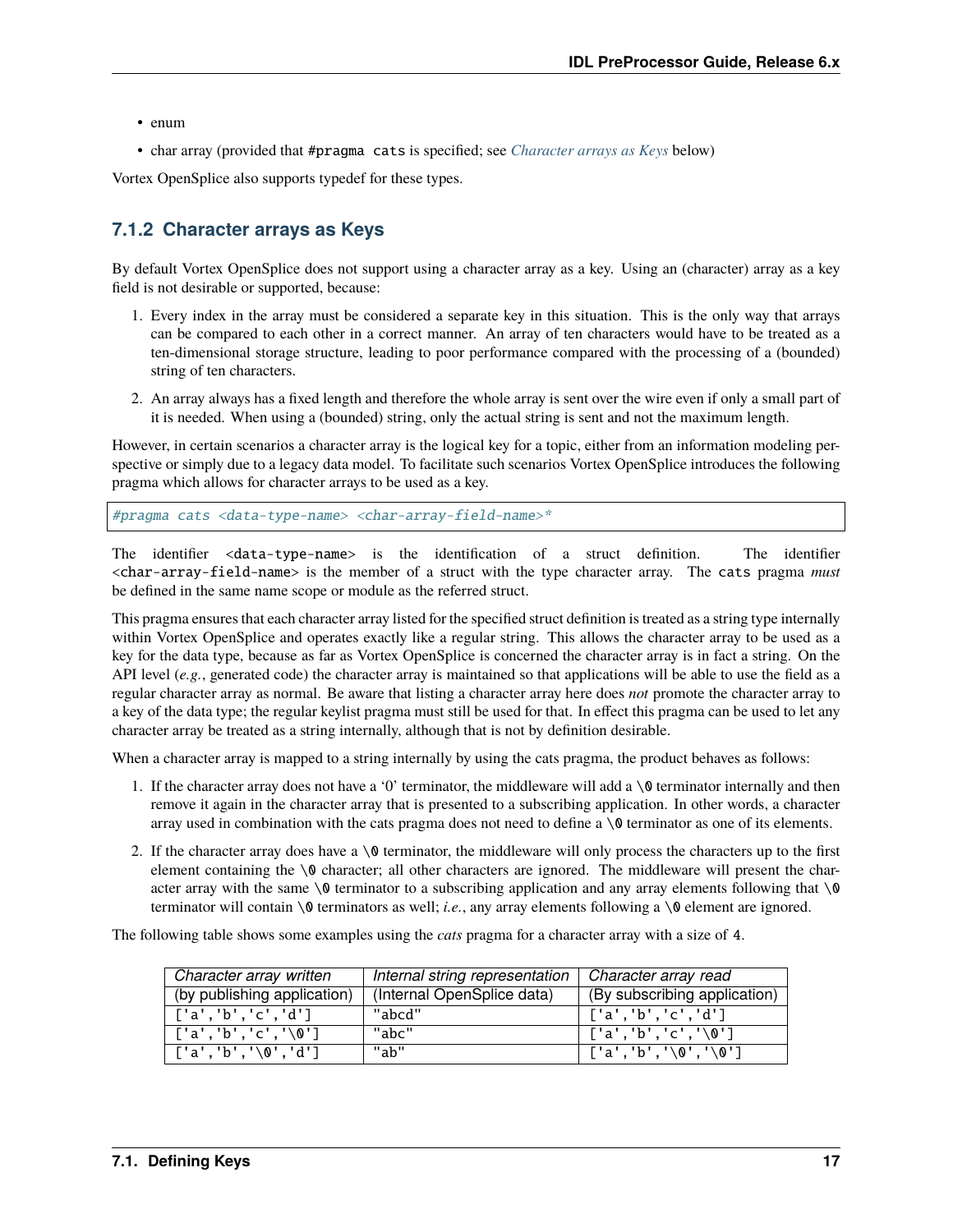### <span id="page-19-0"></span>**7.2 Bounded strings as character arrays**

In some use cases a large number of (relatively small) strings may be used in the data model, and because each string is a reference type, it means that it is not stored inline in the data model but instead as a pointer. This will result in separate allocations for each string (and thus a performance penalty when writing data) and a slight increase in memory usage due to pointers and (memory storage) headers for each string.

The Vortex OpenSplice IDL Pre-Processor features a special pragma called stac which can be utilized in such use cases. This pragma enables you to indicate that Vortex OpenSplice should store strings internally as character arrays (but on the API level they are still bounded strings). Because a character array has a fixed size, the pragma stac only affects bounded strings. By storing the strings internally as a character array the number of allocations is reduced and less memory is used. This is most effective in a scenario where a typical string has a relatively small size, *i.e.* fewer than 100 characters.

# $\bigwedge$

Using the pragma stac on bounded strings results in the limitation that those strings can no longer be utilized in queries. It also results in the maximum size of the bounded string to be used each time, therefore the pragma stac is less suitable when the string has a large bound and does not always use up the maximum space when filled with data. A bounded string that is also mentioned in the pragma keylist can not be listed for pragma stac, as transforming those strings to an array would violate the rule that an array can not be a keyfield.

#pragma stac <data-type-name> [[!]bounded-string-fieldname]\\*

The identifier *<data-type-name>* is the identification of a struct definition. The identifier *[[!]bounded-string-fieldname]* is the member of a struct with the type bounded string. The stac pragma must be defined in the same name scope or module as the referred struct. If no field names are listed, then all bounded strings will be treated as character arrays internally. If only a subset of the struct members is targeted for transformation then these members can be listed explicitly one by one. Preceeding a field name with a ! character indicates that the listed member should not be considered for transformation from bounded string to character array.

# $\bigwedge$

Member names with and without the ! character may not be mixed within a stac pragma for a specific struct as this has no relevant meaning. This pragma ensures that each bounded string listed for the specified struct definition is treated as a character array type internally within Vortex OpenSplice and operates exactly like a regular bounded string. On the API level ( *i.e.* , generated code) the bounded string is maintained so that applications will be able to use the field as a regular bounded string.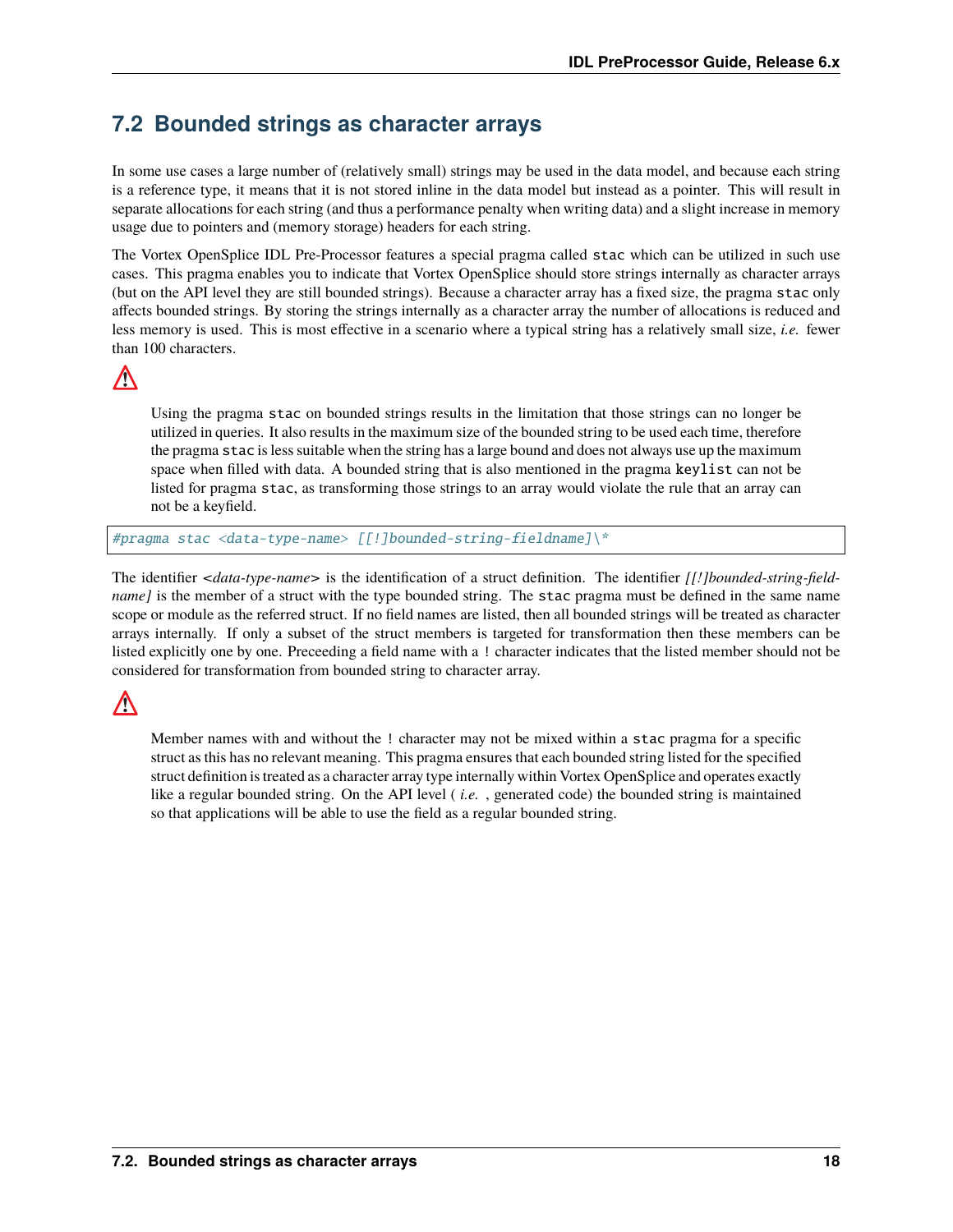**EIGHT**

# **MODES, LANGUAGES AND PROCESSING STEPS**

### <span id="page-20-1"></span><span id="page-20-0"></span>**8.1 Integrated C++ ORB**

The generic diagram for the ORB integrated C++ context is shown in the diagram *[Integrated C++ ORB](#page-20-2)*.

The Vortex OpenSplice IDL Pre-processor generates IDL code for the specialized *TypeSupport*, *DataReader* and *DataWriter*, as well as C++ implementations and support code. The ORB pre-processor generates from the generated IDL interfaces the C++ specialized interfaces for that specific ORB. These interfaces are included by the application C++ code as well as the Vortex OpenSplice generated specialized C++ implementation code. The application C++ code as well as the specialized C++ implementation code (with the support functions) is compiled into object code and linked together with the applicable Vortex OpenSplice libraries and the ORB libraries.

<span id="page-20-2"></span> $|\tilde{\bm{u}}|$ Vortex OpenSplice libraries are provided for linking with OpenFusion TAO. However the source code of the C++ API is also available to build against your own ORB and/or compiler version.

**Integrated C++ ORB**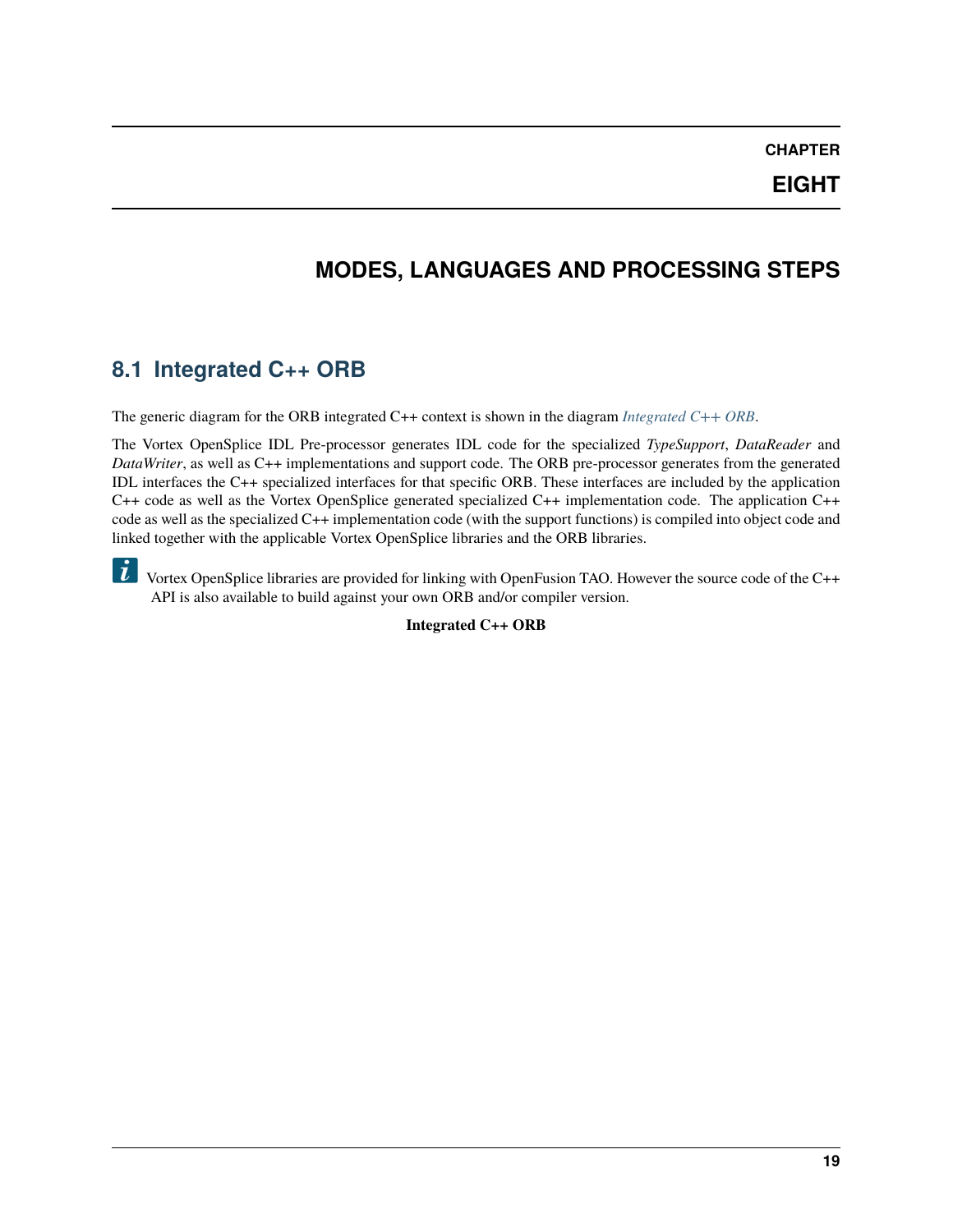

The role of the Vortex OpenSplice IDL Pre-processor functionality is expanded in *[Integrated C++ ORB Vortex Open-](#page-21-0)[Splice IDL Pre-processor Details](#page-21-0)*. It shows in more detail which files are generated, given an input file (in this example foo.idl).



<span id="page-21-0"></span>

The file foo.h is the only file that needs to be included by the application. It includes all files needed by the application to interact with the DCPS interface.

The file fooDcps.idl is an IDL definition of the specialized *TypeSupport*, *DataReader* and *DataWriter* interfaces, which will be used to generate ORB-specific C++ interface files.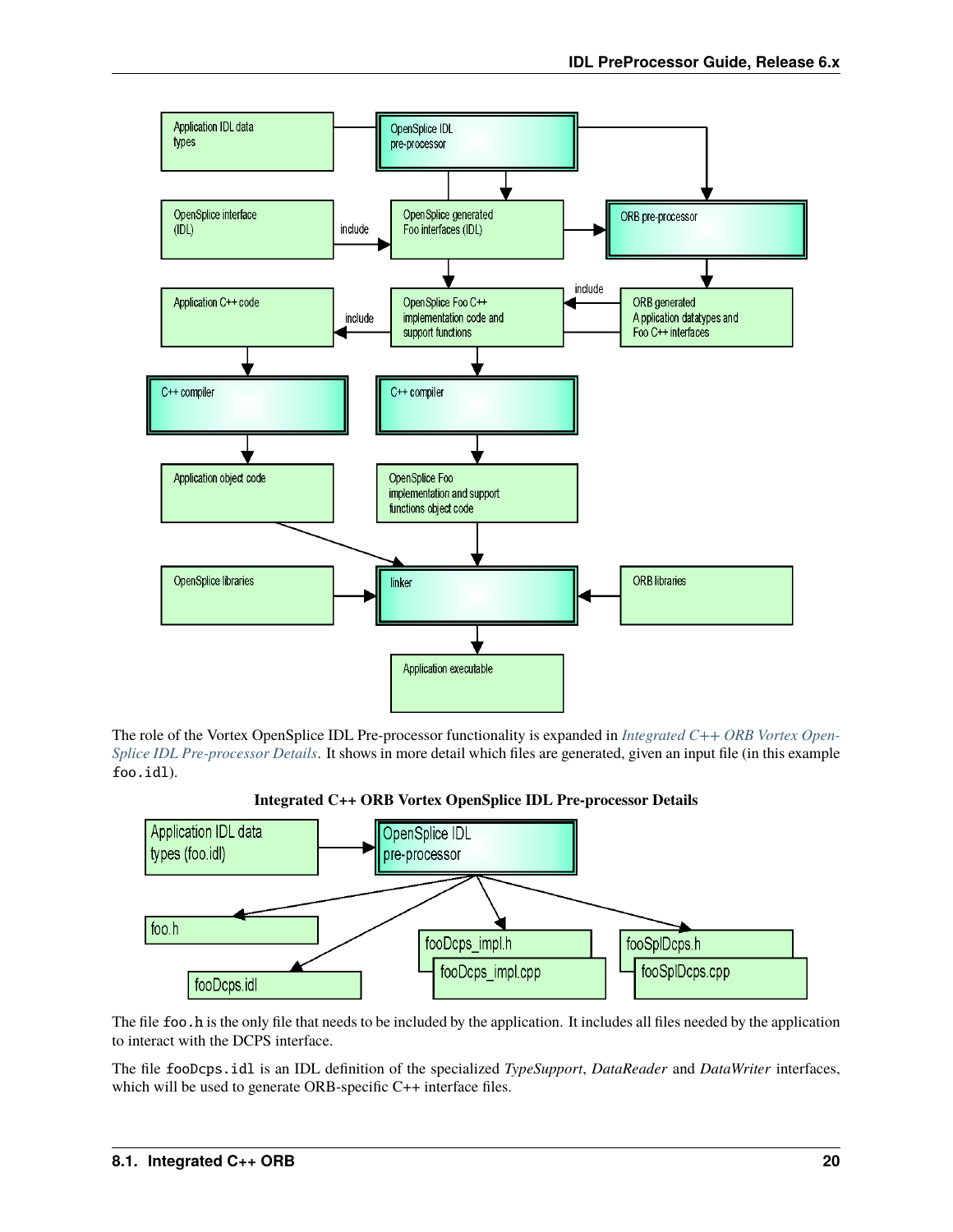The fooDcps\_impl.\* files contain the specialized *TypeSupport*, *DataReader* and *DataWriter* implementation classes needed to communicate the type *via* Vortex OpenSplice.

The fooSplDcps.\* files contain support functions required by Vortex OpenSplice in order to be able to handle the specific data types.

### <span id="page-22-0"></span>**8.2 C++ Standalone**

The *C++ standalone* mode provides a Vortex OpenSplice context which does not need an ORB. Vortex OpenSplice resolves all implied IDL-to-C++ language mapping functions and requirements.

The only difference when using the standalone mode is that DDS is used as the naming scope for definitions and functions instead of the CORBA naming scope (the CORBA namespace is still supported, however, for compatibility purposes).

The diagram *[C Standalone](#page-22-4)* is an overview of the artifacts and processing stages related to the C standalone context. For C++ the different stages are equal to the C standalone context. Because there is no ORB involved, all pre-processing is performed by the Vortex OpenSplice IDL Pre-processor. The generated specialized implementations and the application's C++ code must be compiled into object code, plus all objects must be linked with the appropriate Vortex OpenSplice libraries.

### <span id="page-22-1"></span>**8.3 ISOC++**

The *ISOC++* mode provides a Vortex OpenSplice context which does not need an ORB. Vortex OpenSplice resolves all implied IDL-to-C++ language mapping functions and requirements. Much like C++ standalone mode, the CORBA naming scope is not used but C99 types are used in place of DDS:: types, as specified in the *[ISO/IEC C++ language](#page-30-1) [mapping specification](#page-30-1)*.

### <span id="page-22-2"></span>**8.4 ISOC++2**

The *ISOC++2* mode provides a Vortex OpenSplice context which does not need an ORB. Vortex OpenSplice resolves all implied IDL-to-C++ language mapping functions and requirements. Much like C++ standalone mode, the CORBA naming scope is not used but C99 types are used in place of DDS:: types, as specified in the *[ISO/IEC C++ language](#page-30-1) [mapping specification](#page-30-1)*.

### <span id="page-22-3"></span>**8.5 C Standalone**

The *C standalone* mode provides an Vortex OpenSplice context which does not need an ORB. Vortex OpenSplice resolves all implied IDL to C language mapping functions and requirements. The only difference when using the standalone mode is that DDS is used as the naming scope for definitions and functions.

<span id="page-22-4"></span>The diagram *[C Standalone](#page-22-4)* shows an overview of the artifacts and processing stages related to the C standalone context. Because there is no ORB involved, all the pre-processing is done by the Vortex OpenSplice IDL Pre-processor. The generated specialized class implementations and the application's C code must be compiled into object code, plus all objects must be linked with the appropriate Vortex OpenSplice libraries.

#### **C Standalone**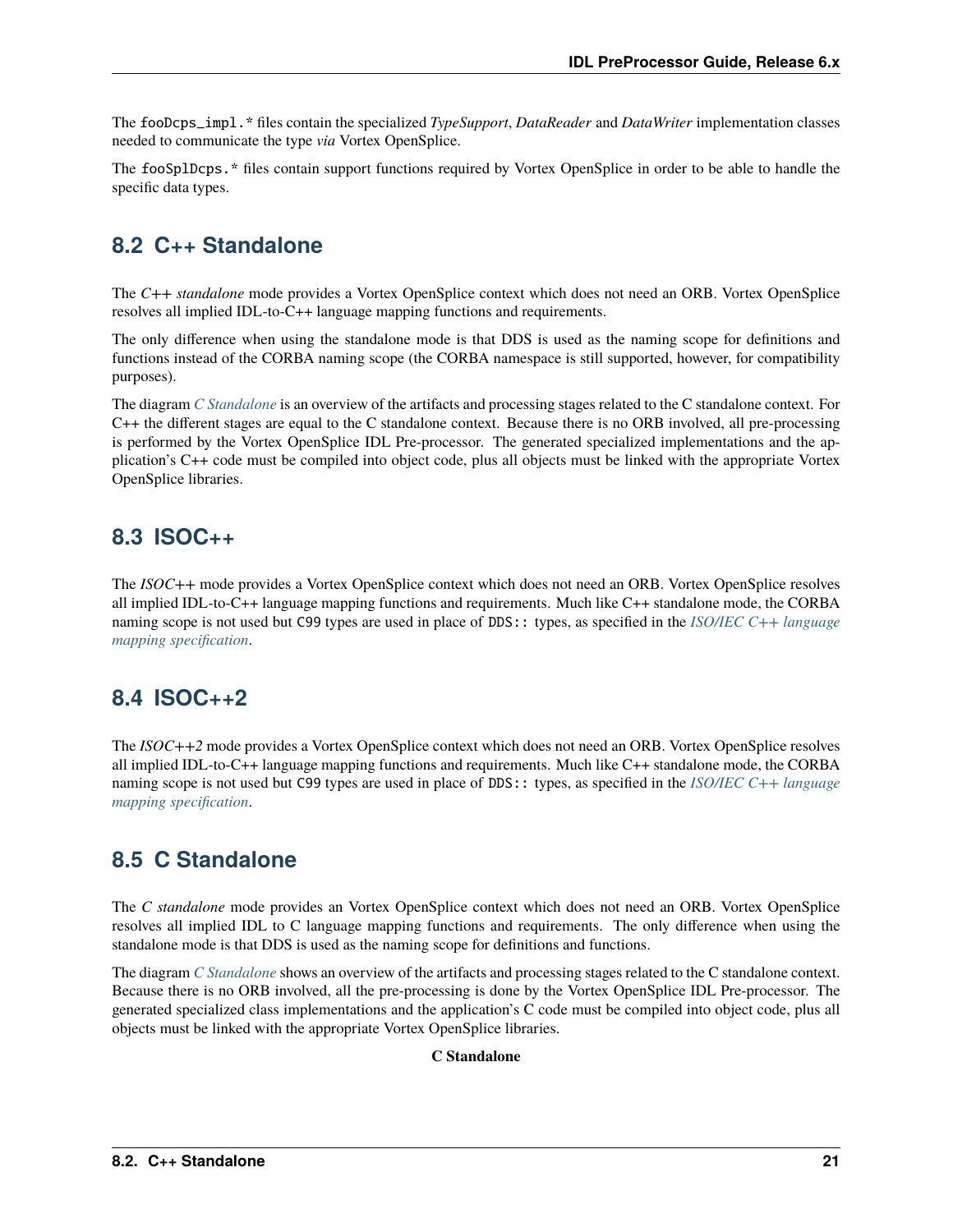

The role of the Vortex OpenSplice IDL Pre-processor functionality is expanded in the diagram *[C Standalone Vortex](#page-23-0) [OpenSplice IDL Pre-processor Details](#page-23-0)*, providing more detail about the files generated when provided with an input file (foo.idl this example).



<span id="page-23-0"></span>

The file foo.h is the only file that needs to be included by the application. It itself includes all necessary files needed by the application in order to interact with the DCPS interface.

The file fooDcps.h contains all definitions related to the IDL input file in accordance with the *[OMG's IDL-to-C](#page-30-2) [language mapping specification](#page-30-2)*.

The fooSacDcps.\* files contain the specialized *TypeSupport*, *DataReader* and *DataWriter* classes needed to communicate the type *via* Vortex OpenSplice.

The fooSplDcps.\* files contain support functions required by Vortex OpenSplice in order to be able to handle the specific data types.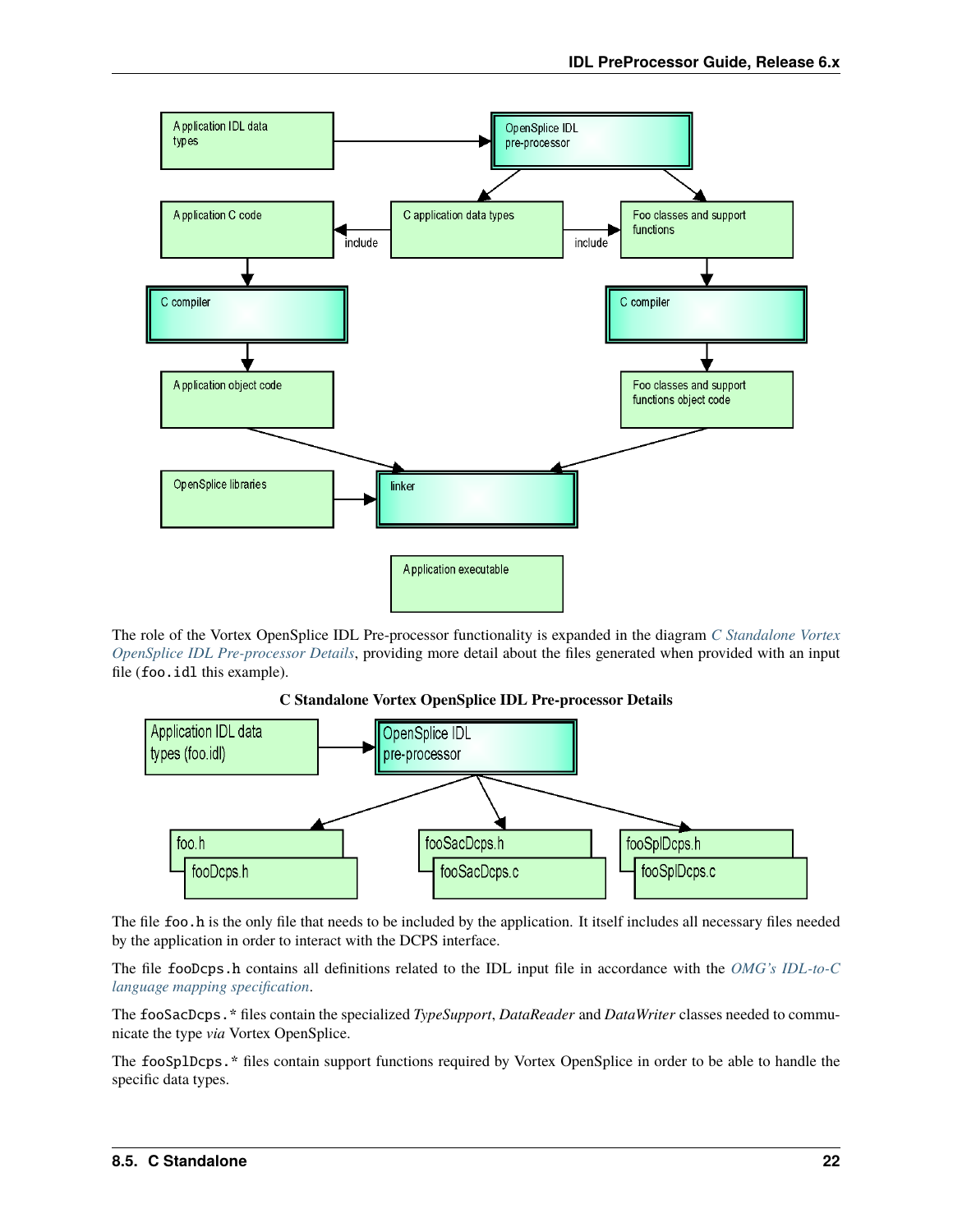# <span id="page-24-0"></span>**8.6 C99 Standalone**

The *C99 standalone* mode is simular to the *C standalone* mode. The difference is that the *C99 standalone* mode is used to support the C99 version of the C programming language. Except for some small changes in the generated artifacts this mode operates the equal to the *C standalone* mode. See for a description of the processing stages the description in *section C Standalone*.

The difference with the *C standalone* mode is that the primitive types are mapped to the corresponding C99 types. Further bounded strings are mapped to char array's with a upperboundone larger than specified in the idl to allow for the terminating 0 character.

Further an additional file fooDcps.c is generated which contains the information to register the type information with Vortex OpenSplice.

# <span id="page-24-1"></span>**8.7 Java Standalone**

The *Java standalone* mode provides a Vortex OpenSplice context without the need of an ORB, which still enables portability of application code because all IDL Java language mapping implied functions and requirements are resolved by Vortex OpenSplice.

<span id="page-24-2"></span>The diagram *[Java Standalone](#page-24-2)* shows an overview of the artifacts and processing stages related to the Java standalone context. The Vortex OpenSplice IDL Pre-processor generates the application data classes from IDL according the language mapping. The Vortex OpenSplice IDL Pre-processor additionally generates classes for the specialized Type-Support, DataReader and DataWriter interfaces. All generated code must be compiled with the Java compiler as well as the application Java code.

#### **Java Standalone**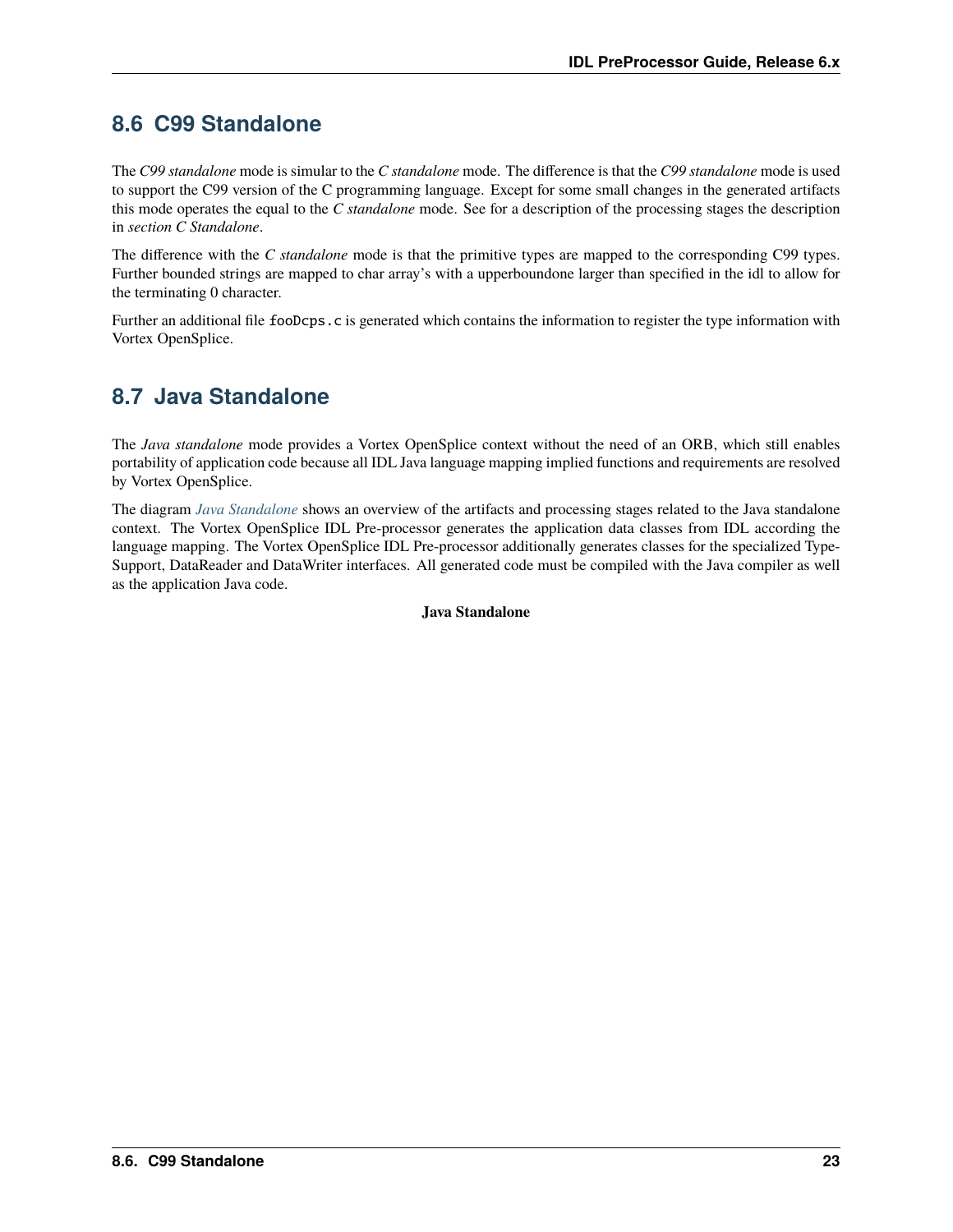

The role of the Vortex OpenSplice IDL Pre-processor functionality is more magnified in the diagram *[Java Standalone](#page-25-0) [OpenSplice IDL Pre-Processor Details](#page-25-0)*. It shows in more detail which files are generated based upon input file (in this example foo.idl).



<span id="page-25-0"></span>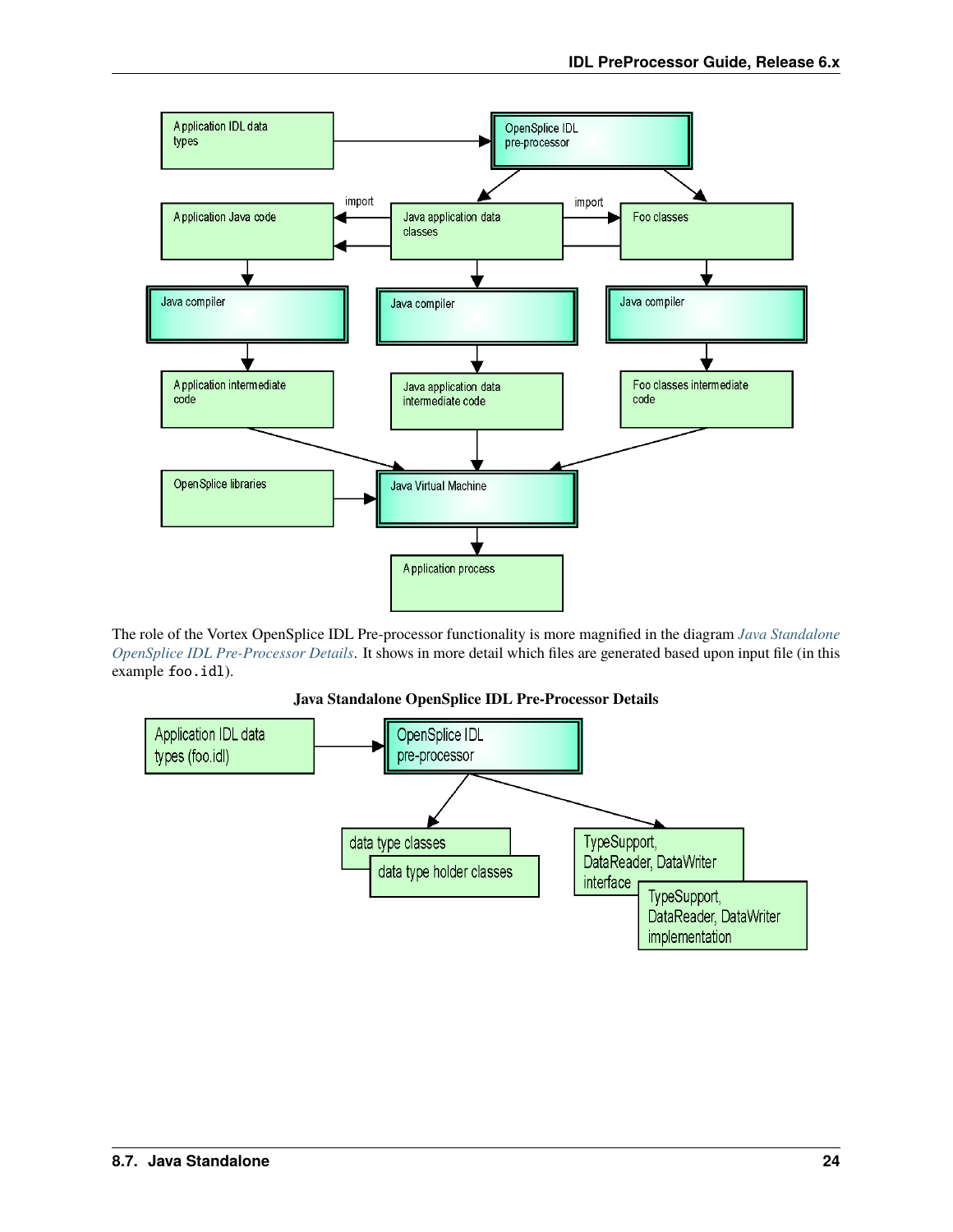# <span id="page-26-0"></span>**8.8 Integrated Java ORB**

The *Java CORBA* mode provides a Vortex OpenSplice context for the JacORB ORB. The Vortex OpenSplice IDL Pre-processor generates IDL code for the specialized *TypeSupport*, *DataReader* and *DataWriter*, as well as Java implementations and support code. The ORB pre-processor generates the Java 'Foo' classes, which must be done manually. These classes are included with the application Java code as well as the Vortex OpenSplice generated specialized Java implementation code. The application Java code as well as the specialized Java implementation code (with the support functions) is compiled into class files and can be used together with the applicable Vortex OpenSplice libraries and the ORB libraries.

The artifacts and processing stages related to the Java CORBA cohabitation context are similar to those of the standalone mode, with one exception: the 'Foo' classes will not be generated by the Vortex OpenSplice IDL Pre-processor. Instead these classes should be generated by the JacORB IDL Pre-processor.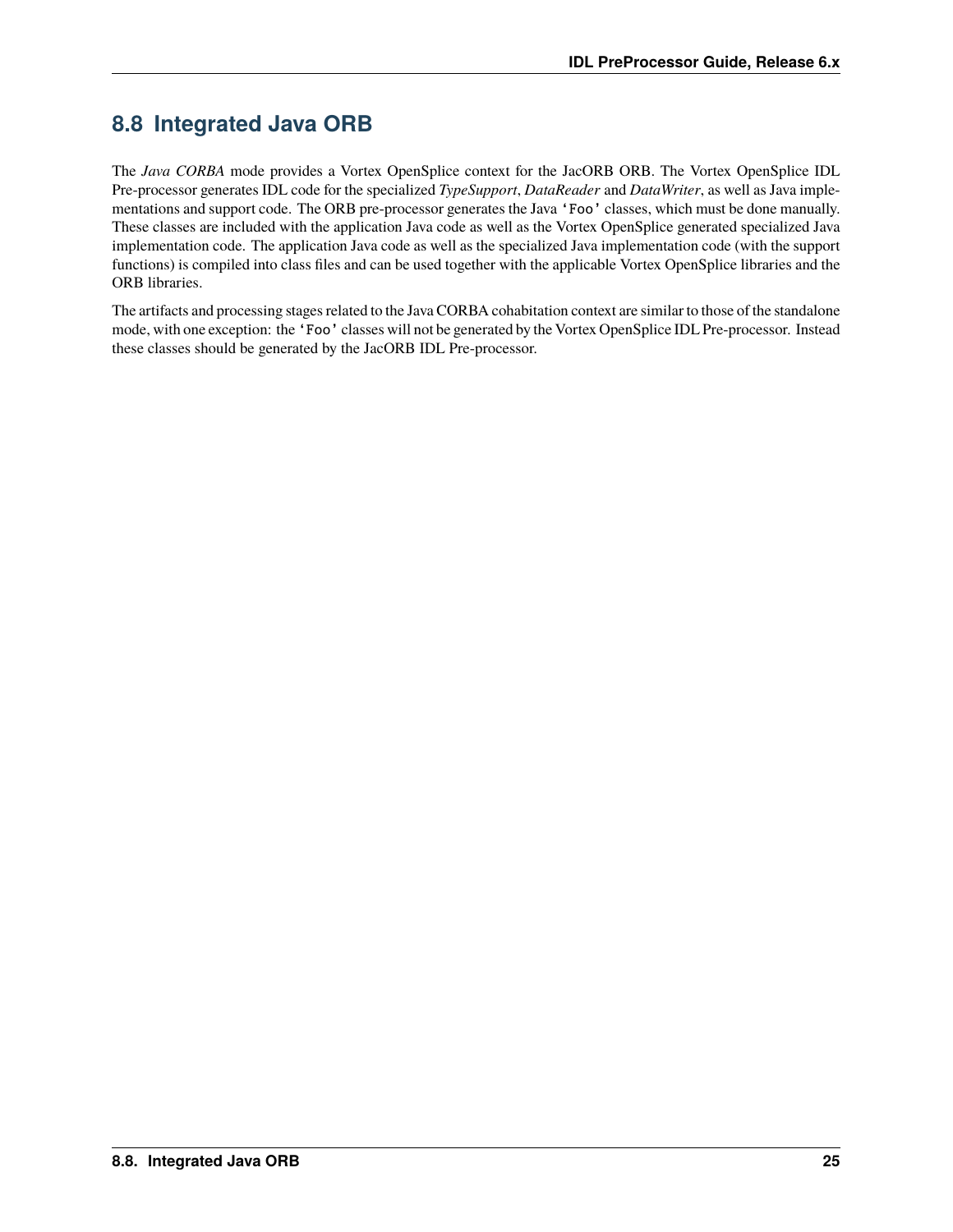### **NINE**

# <span id="page-27-0"></span>**EXTENSIBLE AND DYNAMIC TOPIC TYPES FOR DDS ANNOTATION SUPPORT**

The specification defines an annotation language as extension to IDL. Even though this specification has not been implemented in Vortex OpenSplice, its IDL pre-processor is already able to parse these extensions even though it does not generate anything special for them yet. This allows users to write future-proof IDL definitions with annotations already in them.

The specification describes *two* notations for defining annotations in IDL, a prefix and a suffix notation. An annotation type is defined by prefixing a local interface definition with the new token @Annotation. The members of these types shall be represented using IDL attributes, as shown in the following example using the prefix notation:

```
1 @Annotation
2 local interface MyAnnotation {
3 attribute long my_annotation_member_1;
4 attribute double my_annotation_member_2;
5 };
```
Alternately and equivalently, an annotation can be defined by suffixing the interface with the new annotation token using *slash-slash-at* (//@Annotation) instead, like this:

```
1 local interface MyAnnotation {
2 attribute long my_annotation_member_1;
3 attribute double my_annotation_member_2;
4 }; //@Annotation
```
An annotation can be applied to a type or type member by prefixing it with an *at* sign (@) and the name of the annotation type to apply. To specify the values of any members of the annotation type, include them in name=value syntax between parentheses; for example:

```
1 @MyTypeAnnotation
2 struct Gadget {
3 @MyAnnotation(my_annotation_member_1=5,
  my_annotation_member_2=3.4) long my_integer;
4 };
```
Alternately and equivalently, an annotation can also be applied to a type or type member by suffixing it with an annotation type name using *slash-slash-at* (//@) instead of the *at* sign by itself; for example:

```
1 struct Gadget {
2 long my_integer;//@MyAnnotation(my_annotation_member_1=5,
  my_annotation_member_2=3.4)
3 }; //@MyTypeAnnotation
```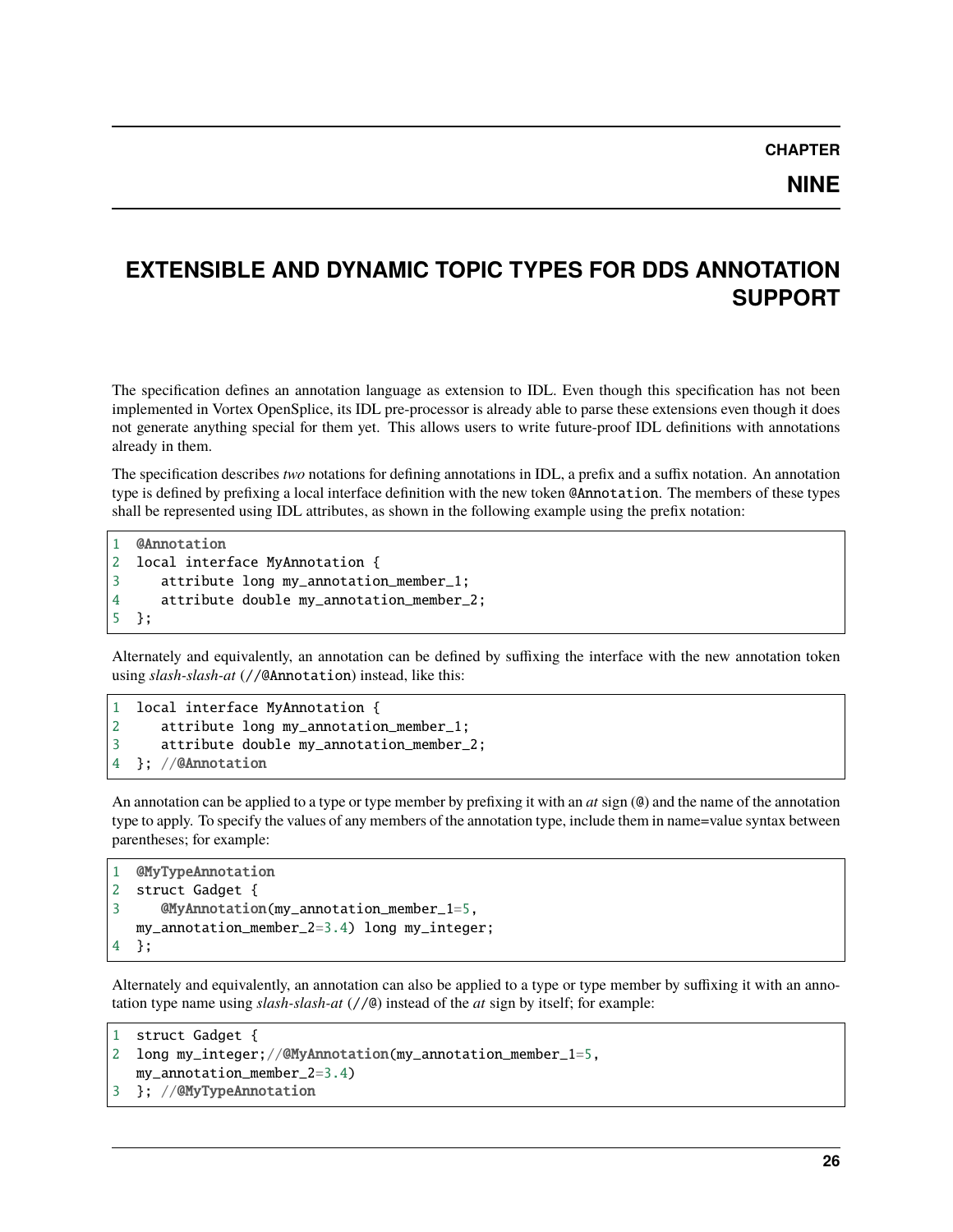### $|C++|$  Java

Please note that the IDL Pre-Processor *only* supports the *suffix* notation when selecting C++ (-1 cpp, -1 c++, -l isocpp, -l isoc++, -l isocpp2 or -l isoc++2) or CORBA-cohabitated java (-l java -C) as language.

For other languages both prefix and suffix notations are supported. The *[Extensible and Dynamic Topic Types for DDS](#page-30-3) [specification](#page-30-3)* also defines a number of annotations for use by applications. These types do not appear as annotations at runtime; they exist at runtime only in order to extend the capabilities of IDL. The following annotations have been defined and are accepted by the Vortex OpenSplice IDL pre-processor as well:

- ID
- Optional
- Key
- Shared
- BitBound
- Value
- BitSet
- Nested
- Extensibility
- MustUnderstand
- Verbatim

For more details on built-in annotations and annotations in general please refer to section 7.3.1 of the *[OMG Extensible](#page-30-3) [and Dynamic Topic Types for DDS specification](#page-30-3)*.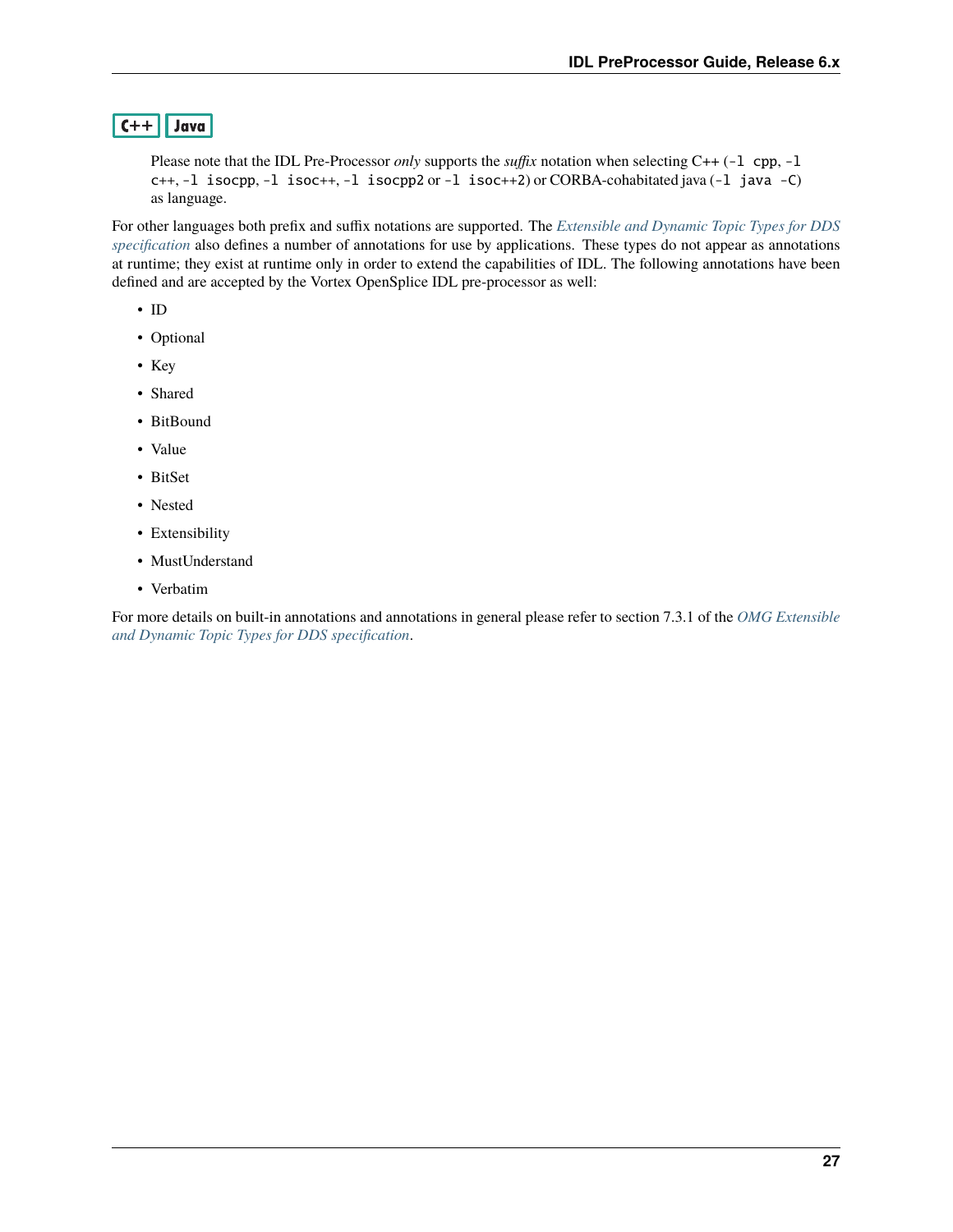# **BUILT-IN DDS DATA TYPES**

<span id="page-29-0"></span>The Vortex OpenSplice IDL Pre-processor and the Vortex OpenSplice runtime system support the following DDS data types to be used in application IDL definitions:

- Duration\_t
- Time\_t

When building C or Java application programs, no special actions have to be taken other than enabling the Vortex OpenSplice IDL Pre-processor built-in DDS data types using the -o dds-types option.

For C++, however, attention must be paid to the ORB IDL compiler, which is also involved in the application building process. The ORB IDL compiler is not aware of any DDS data types, so the supported DDS types must be provided by means of inclusion of an IDL file (dds\_dcps.idl) that defines these types. This file must not be included for the Vortex OpenSplice IDL Pre-processor, which has the type definitions built-in. Therefore dds\_dcps.idl must be included conditionally. The condition can be controlled *via* the macro definition OSPL\_IDL\_COMPILER, which is defined when the Vortex OpenSplice IDL Pre-processor is invoked, but *not* when the ORB IDL compiler is invoked:

```
#ifndef OSPL_IDL_COMPILER
#include <dds_dcps.idl>
#endif
module example {
  struct example_struct {
    DDS::Time_ttime;
  };
};
```
# $\bigwedge$

The ORB IDL compiler must be called *with* the -I\$OSPL\_HOME/etc/idlpp option in order to define the include path for the dds\_dcps.idl file. The Vortex OpenSplice IDL Pre-processor must be called *without* this option.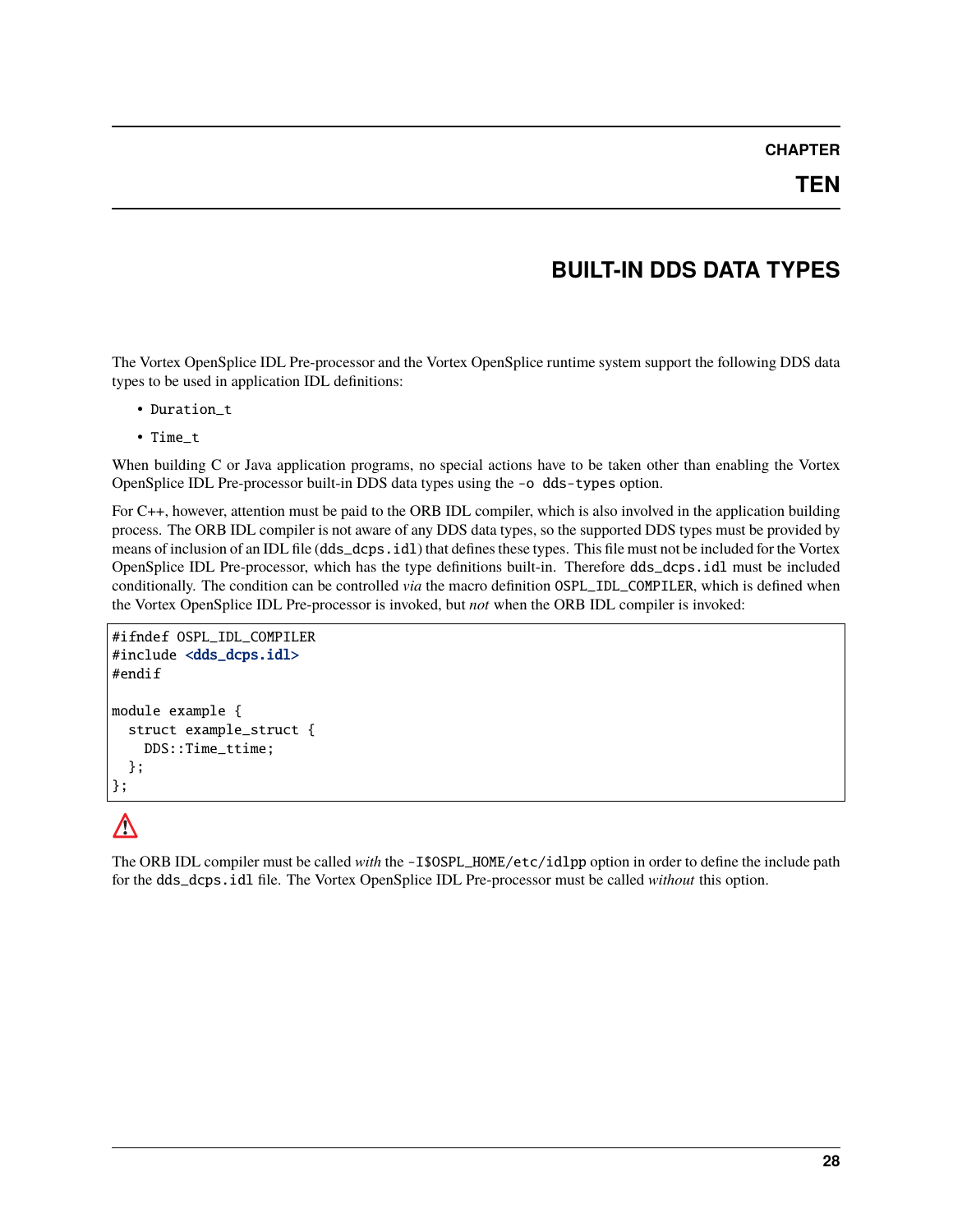### **ELEVEN**

### **REFERENCES**

<span id="page-30-0"></span>The following documents are referred to in the text:

#### **OMG DDS 2004**

Object Management Group, *'Data Distribution Service for Real-Time Systems'*, Final Adopted Specification, ptc/04-04-12 2004

#### **OMG CORBA v3 2002**

Object Management Group, *'The Common Object Request Broker: Architecture and Specification'*, Version 3.0, formal/02-06-01 2002

#### <span id="page-30-2"></span>**OMG C Language 1999**

Object Management Group, *'C Language Mapping Specification'*, Version 1.0, formal/99-07-35 1999

#### **OMG C++ Language 2003**

Object Management Group, *'C++ Language Mapping Specification'*, Version 1.1, formal/03-06-03 2003

#### **OMG Java Language 2002**

Object Management Group, *'Java Language Mapping Specification'*, Version 1.2, formal/02-08-05 2002

#### <span id="page-30-1"></span>**OMG ISO/IEC C++ Language 2013**

Object Management Group, *'ISO/IEC C++ 2003 Language DDS PSM'*, Version 1.0, formal/2013-11-01 2013

#### <span id="page-30-3"></span>**OMG DDS XTYPES 2012**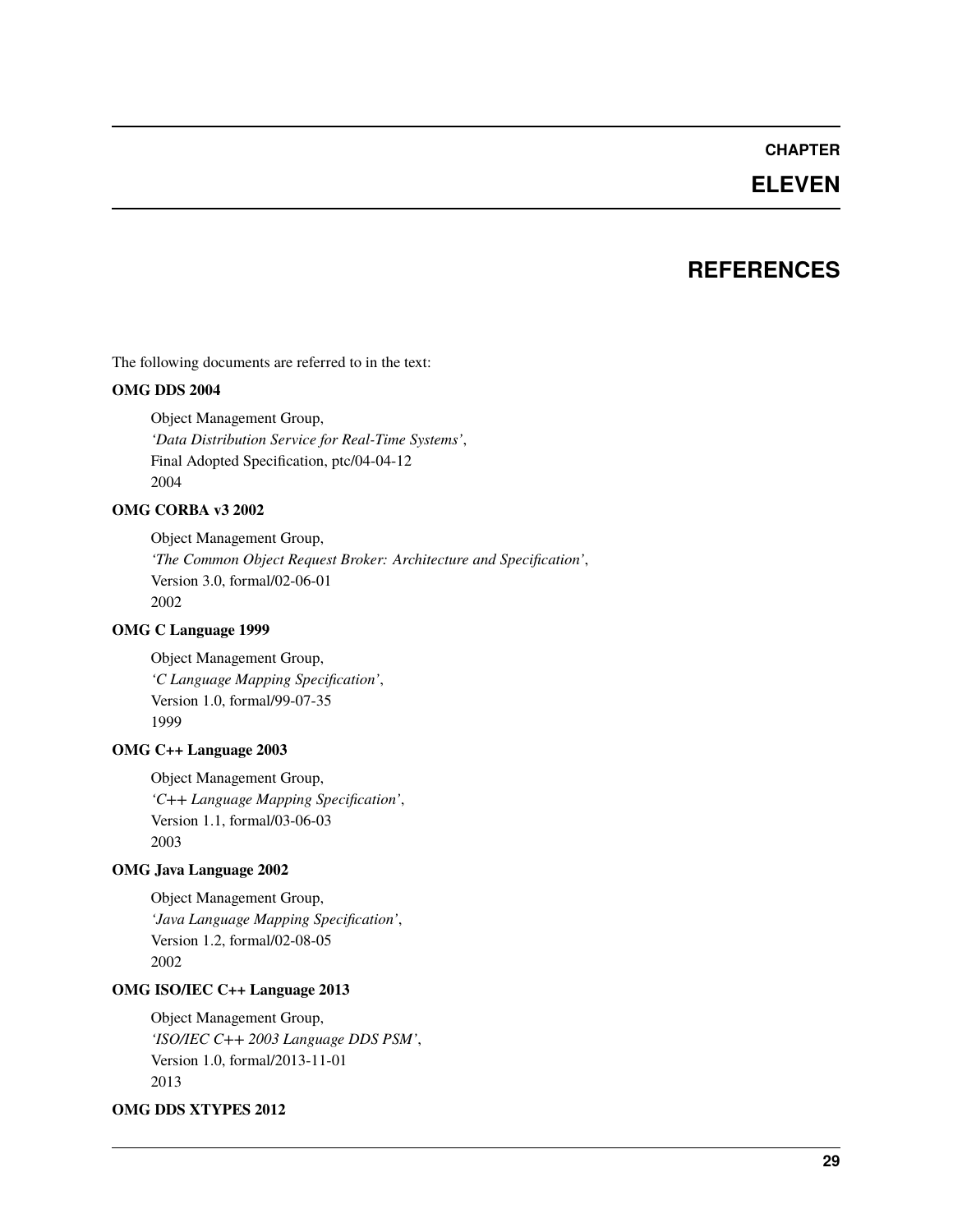Object Management Group, *'Extensible and Dynamic Topic Types for DDS'*, Version 1.0, formal/2012-11-10 2012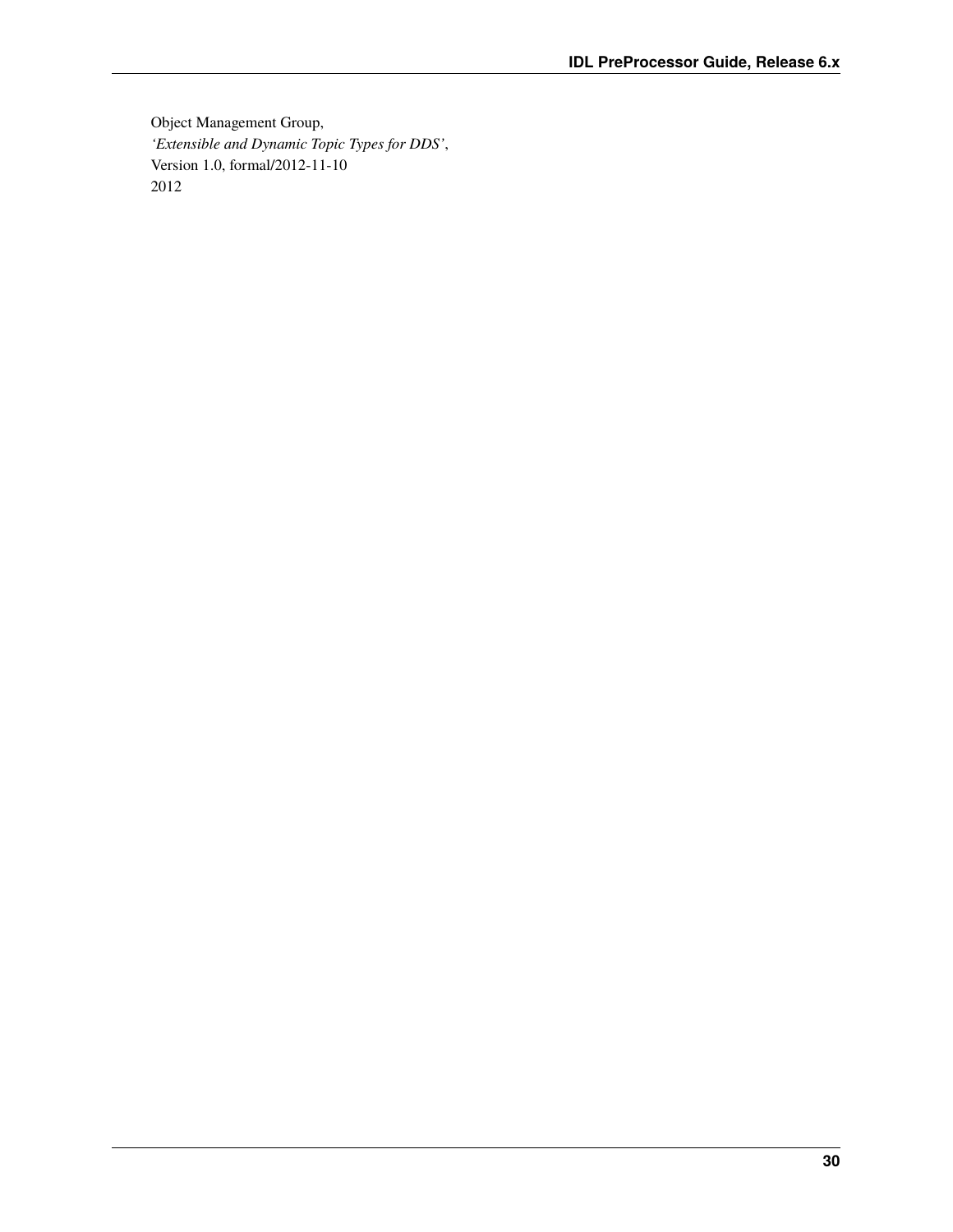### **TWELVE**

### **CONTACTS & NOTICES**

### <span id="page-32-1"></span><span id="page-32-0"></span>**12.1 Contacts**

#### **ADLINK Technology Corporation**

400 TradeCenter Suite 5900 Woburn, MA 01801 USA Tel: +1 781 569 5819

#### **ADLINK Technology Limited**

The Edge 5th Avenue Team Valley Gateshead NE11 0XA UK Tel: +44 (0)191 497 9900

#### **ADLINK Technology SARL**

28 rue Jean Rostand 91400 Orsay France Tel: +33 (1) 69 015354

Web: <https://www.adlinktech.com/en/data-distribution-service> Contact: <https://www.adlinktech.com/en/data-distribution-service> E-mail: [ist\\_info@adlinktech.com](mailto:ist_info@adlinktech.com) LinkedIn: <https://www.linkedin.com/company/79111/> Twitter: [https://twitter.com/ADLINKTech\\_usa](https://twitter.com/ADLINKTech_usa) Facebook: <https://www.facebook.com/ADLINKTECH>